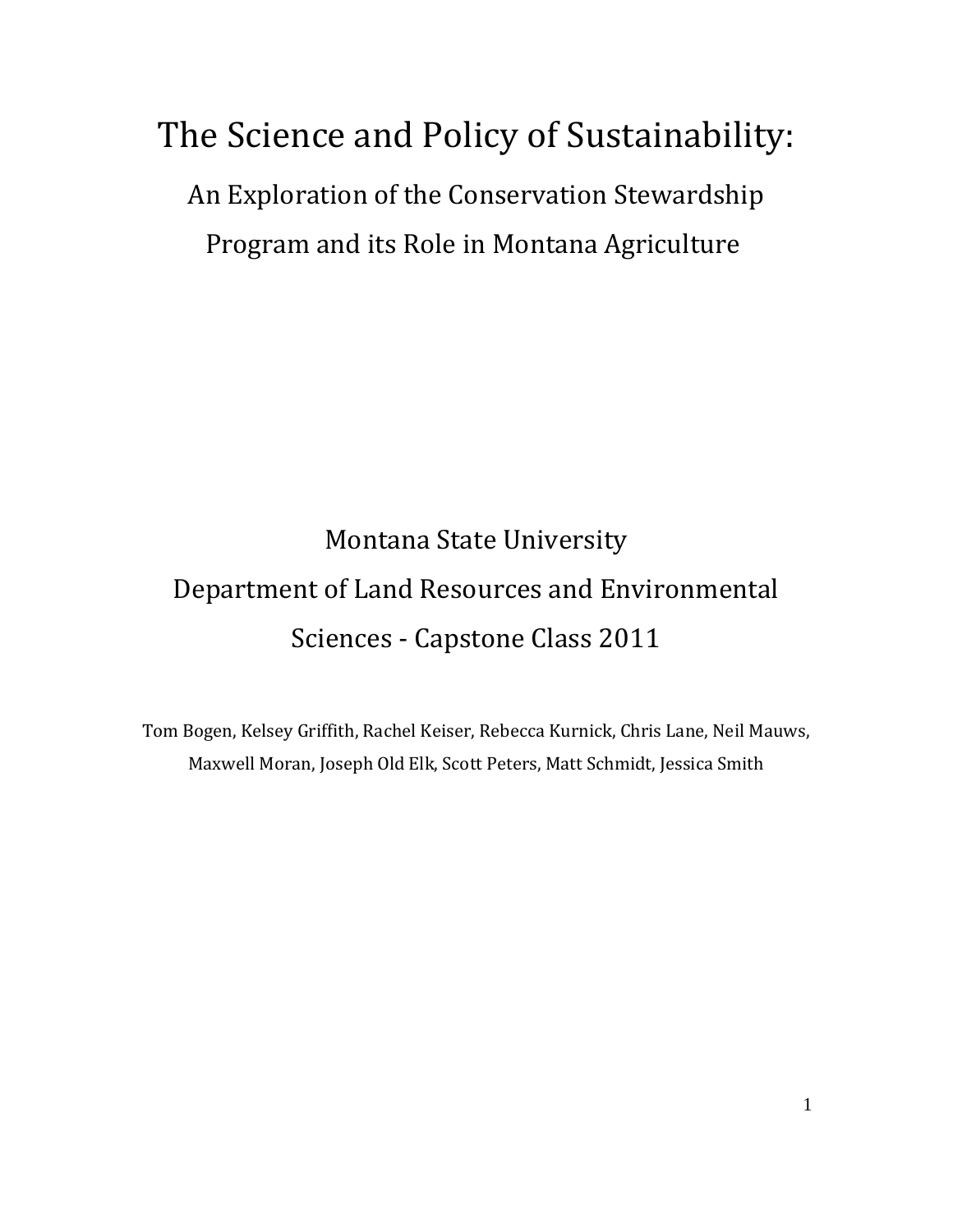### **Policy**

The infamous Dust Bowl of the 1930's was one of the most significant events in the history of American agriculture. Not only was it a representation of the arduous times that the nation as a whole was going through, but it was also the product of extreme drought, decades of extensive farming without crop rotation, fallow fields, cover crops or other techniques employed to resist soil erosion. As a result of these tumultuous times, Congress was pressed into passing legislation to assist the farmers (Schuler, 2011).

For the past 75 years, ever since the New Deal programs of the Roosevelt administration, federal policy makers have taken an active role in agriculture. Every five to seven years, agricultural policies are evaluated and reauthorized through the federal Farm Bill (IATP, 2007). Each bill is given its own formal name (e.g. Farm Security and Rural Investment Act of 2002), but generally it is simply referred to as "the Farm Bill". Throughout the years, the bill has grown to be one of the most, if not the single most, significant legislative measures affecting land-use policies in the United States (Imhoff, 2007).

While many people parallel its programs and subsidies with provided assistance for struggling farms, there are actually two predominant pillars for its structure: (1) Food stamps and nutrition programs; and (2) price supports and income for various storable commodity crops (Farm Policy Facts).

There are also programs that fund other components of federal branches, such as forestry, conservation and environment, renewable energy, research, and rural development (Imhoff, 2007). The rationale for employing these programs and subsidies via the Farm Bill are: to support "family" farmers who used to be less well off than urban residents; to create a secure and dependable source of food; to offset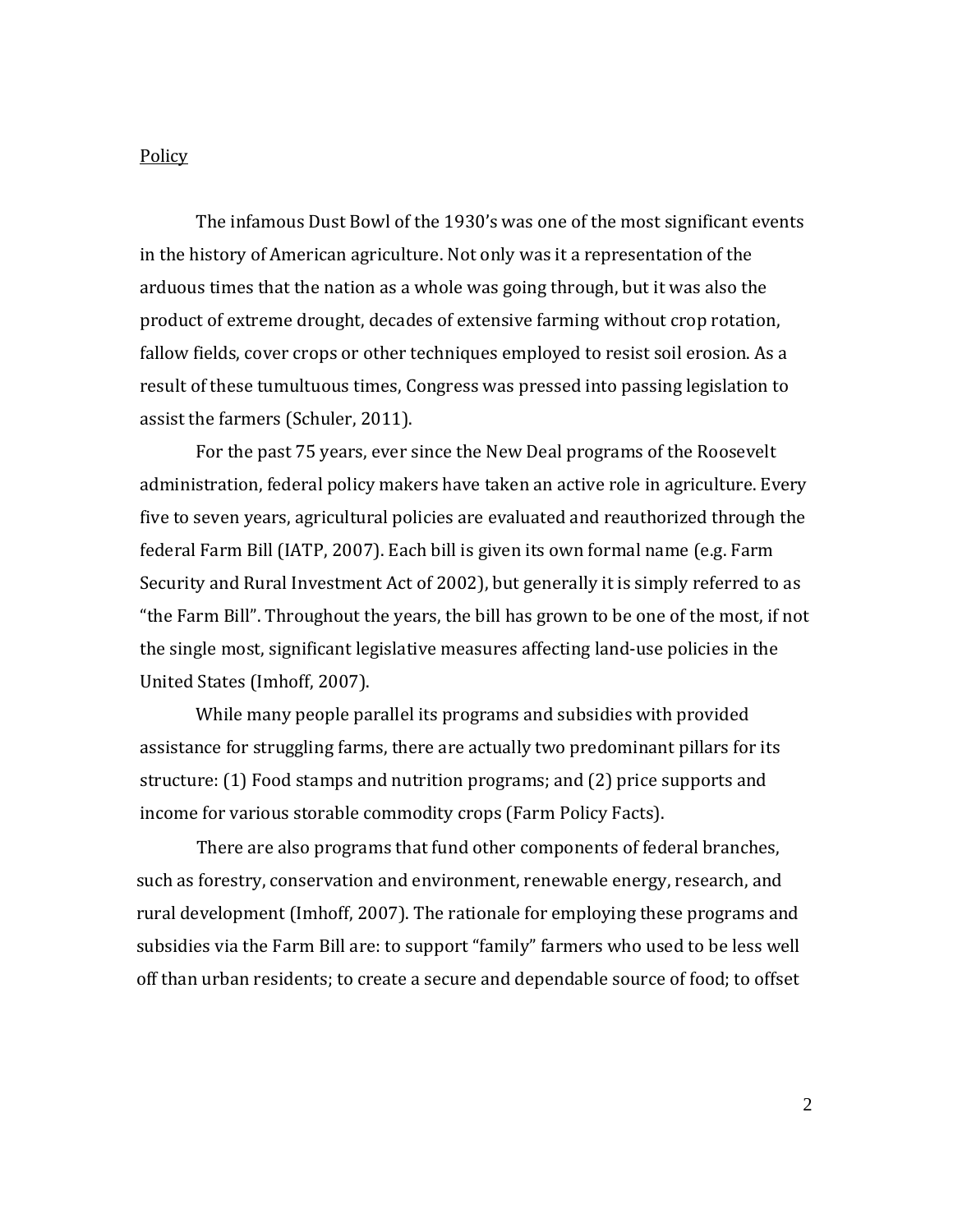the price and production (weather) risk faced by farmers; and to maintain rural areas (Young, 2011).

The Farm Bill came about to provide equity and stability to the farmers of the United States. Effectively, the farm programs were designed so that farmers could be sustained given the highly cyclical nature of agriculture. The last bill was passed in 2007; the next one is expected in 2012. The larger public is discovering that policies in the Farm Bill affect not just the farmers in the agriculture sector, but also the rural communities, the environment, health, hunger, immigration, world trade, and global food prices (IATP, 2007). The importance of this Farm Bill, as well as all of the past and future bills, cannot be emphasized enough.

The ramifications of Farm Bill policy reach many corners of society and agriculture. Farmers are provided with a safety net from which they can derive their practices without having to face the risks of factors that they cannot control (i.e. weather patterns, global prices). By supporting the farmer's income, they can then focus on producing a crop that will have far reaching benefits to society on the local, national, and global scale. Certain subsidies impact the farmer's decision making, in particular conservation programs that reward farmers for changes in their production practices (Young, 2011). All of these subsidies can have environmental impacts on the farms, including those on soils, water quality, and wildlife.

 The subsidies that go to support the farmer are divided into three different payment forms. The direct payment, which originated in the 1990's and was originally called a market loss assistant, is defined by the market providing the return needed to pay for the production of the crop. The counter cyclical payment is provided when the average price of grain costs drops below a certain level, resulting in a price support mechanism. This mechanism is triggered to support the farmers in the time of financial strain. (\*Note-the minimum price is so low that it has never been triggered.) The final form of subsidy is the marketing loan assistance program. If the price for a crop gets too low, the farmer can put their grain up as collateral for government-funded loan. If the price and market for grains continues to drop, the farmer can then simply forfeit their grains to the government (Schuler, 2011).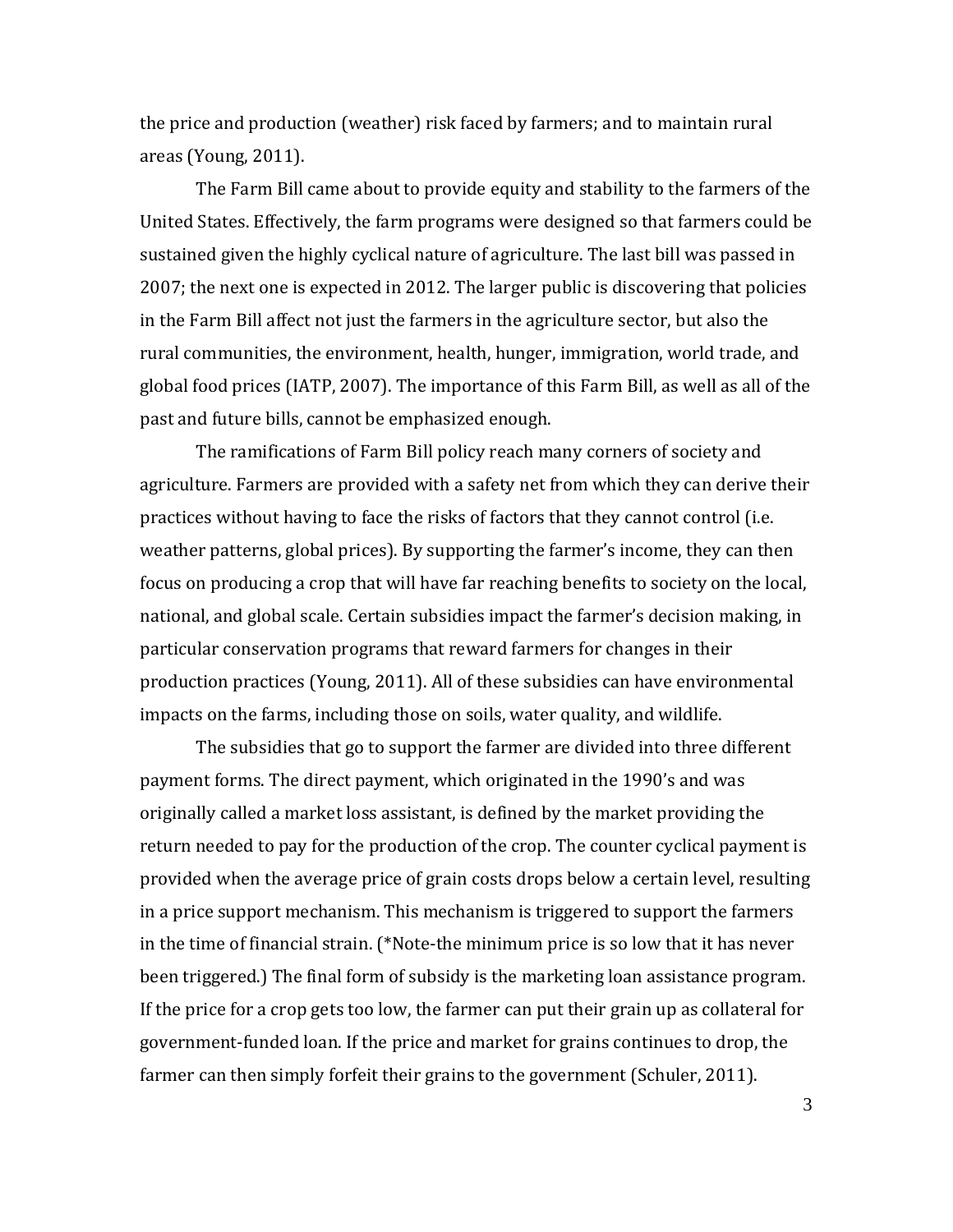The government's subsidies and intervention into the free-market proves to be beneficial for the farmers, the agriculture sector, and society because it promotes environmentally conscious practices. Without the government's action, it is likely that the market will produce goods, like corn, that yield immediate financial benefits to the producers. However these profits undervalue the goods and services provided by the ecosystem and its functions, often depreciating the intrinsic value of the land and its resources. The farmer is a profit maximizer and society has not regularly paid for services provided by the agricultural ecosystem, therefore diminishing the likelihood of implementing conservation savvy practices (Young, 2011). Ecological system services and their natural capital stocks are critical to the functions of the Earth's life-support system. These services contribute both indirectly and directly to human welfare and as result make up part of the total economic value of the planet (Costanza, 1997).

 Congress under the 2002 Farm Bill established the Conservation Security Program. The Conservation Security Program was a voluntary conservation program that rewarded farmers who used conservation practices on their farmland by using pay for practice incentives (Keeney and Kemp, 2003). Those who signed up for Conservation Security Program were financially rewarded for practicing resource-conserving farming and ranching strategies. These stewardship incentives allowed the individual farmer to protect the environment while also creating an economically viable, income-producing farm (National Wildlife Federation, 2007). Through the Conservation Security Program, environmental issues such as surface water quality, fish and wildlife habitat, soil and air quality and conservation were addressed and changed by implementing specific agricultural practices. These practices included diversified crop-rotation systems, no-till, cover cropping, conservation grazing, windbreak buffers and other resource conserving strategies (Keeney and Kemp, 2003). Farmers who practiced sustainable land use over the long term received the highest rewards in the Conservation Security Program (National Wildlife Federation, 2007).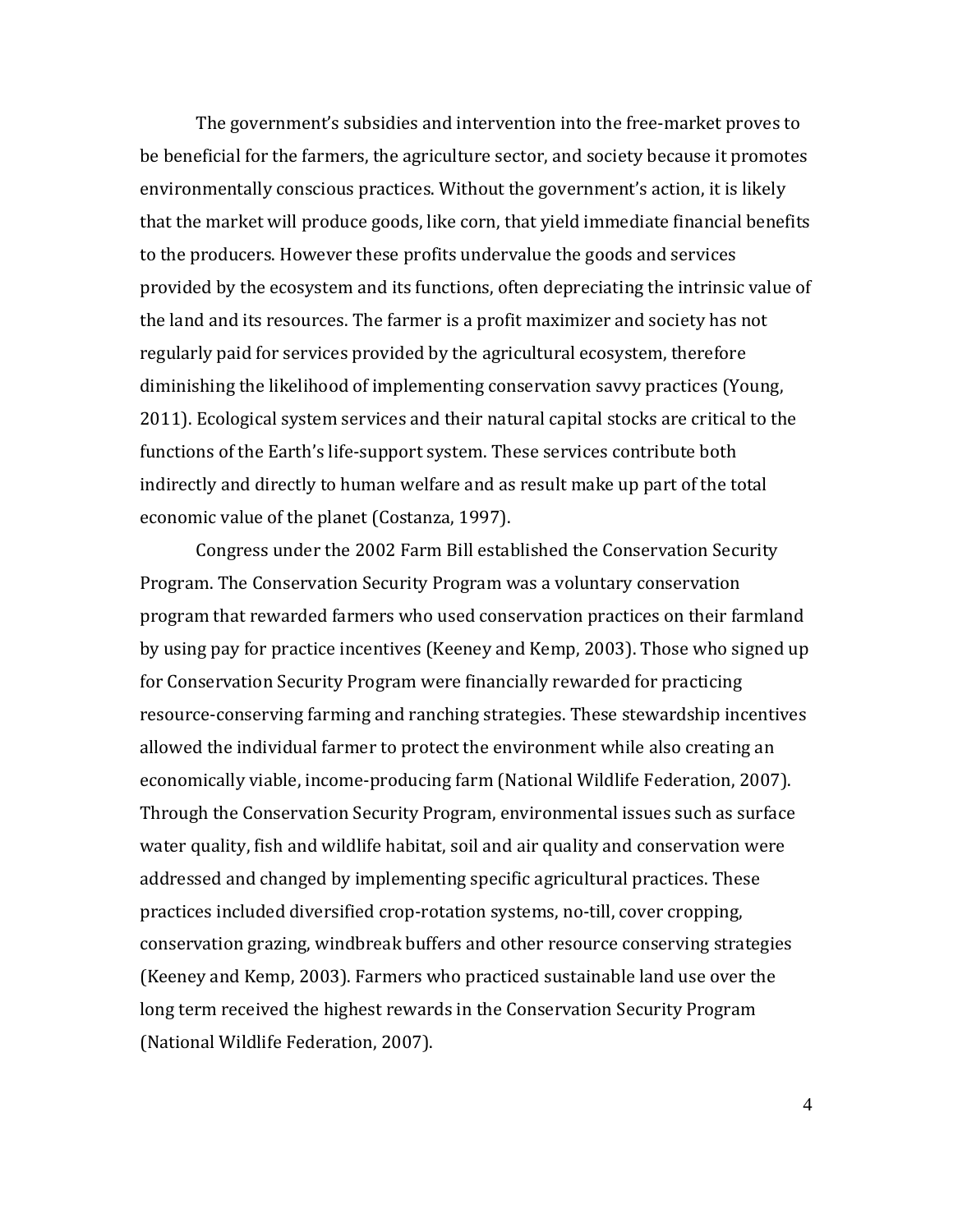The Conservation Security Program was administered by the Natural Resource Conservation Service (NRCS) and was funded through the Commodity Credit Corporation (Cowan, 2008). The Conservation Security Program was set up to work on conservation issues in selected watersheds, therefore, not everyone could sign up and receive payments. Financial incentives were based on three tiers, with the third tier representing higher conservation and resource conserving standards, and contracts were offered from 5 to 10 years (Dellwa, 2011). The tiered approach allowed farmers who had higher levels of environmental management to receive higher payments. For instance, Tier I meant the producer addressed soil quality and water quality to a minimum level of treatment. Tier 1 contracts lasted for only 5 years and paid a maximum of \$20,000 per year. Tier II meant that the producer addressed soil quality and water quality to a minimum level of treatment *before* acceptance into the Conservation Security Program and that one additional resource must be addressed and improved by the end of the contract period. These Tier II contracts lasted for 5 to 10 years and had a maximum cap at \$35,000 annually. The highest tier, Tier III, meant that the producer addressed all resource concerns for their management system and met them at a level that met the NRCS standards. These contracts lasted 5 to 10 years and had a maximum cap at \$45,000 per year (Department of Agriculture, 2008). With the Conservation Security Program available to farmers and ranchers, producers had a way to change their land use practices to conserve environmental resources in an economically viable way. Though this was one large step towards better land and resource management, there were a few problems with the Conservation Security Program. First, the program wasn't available to anyone in the country; it was only available to those in certain watersheds (Dellwa, 2011). The lengthy process of signing up for the program and determining payments via the tiered approach also made registration difficult and complicated.

The 2008 Farm Bill made improvements and strengthened the Conservation Security Program. Its name was changed to the Conservation Stewardship Program (CSP) and it was expanded to help all farmers and ranchers across the country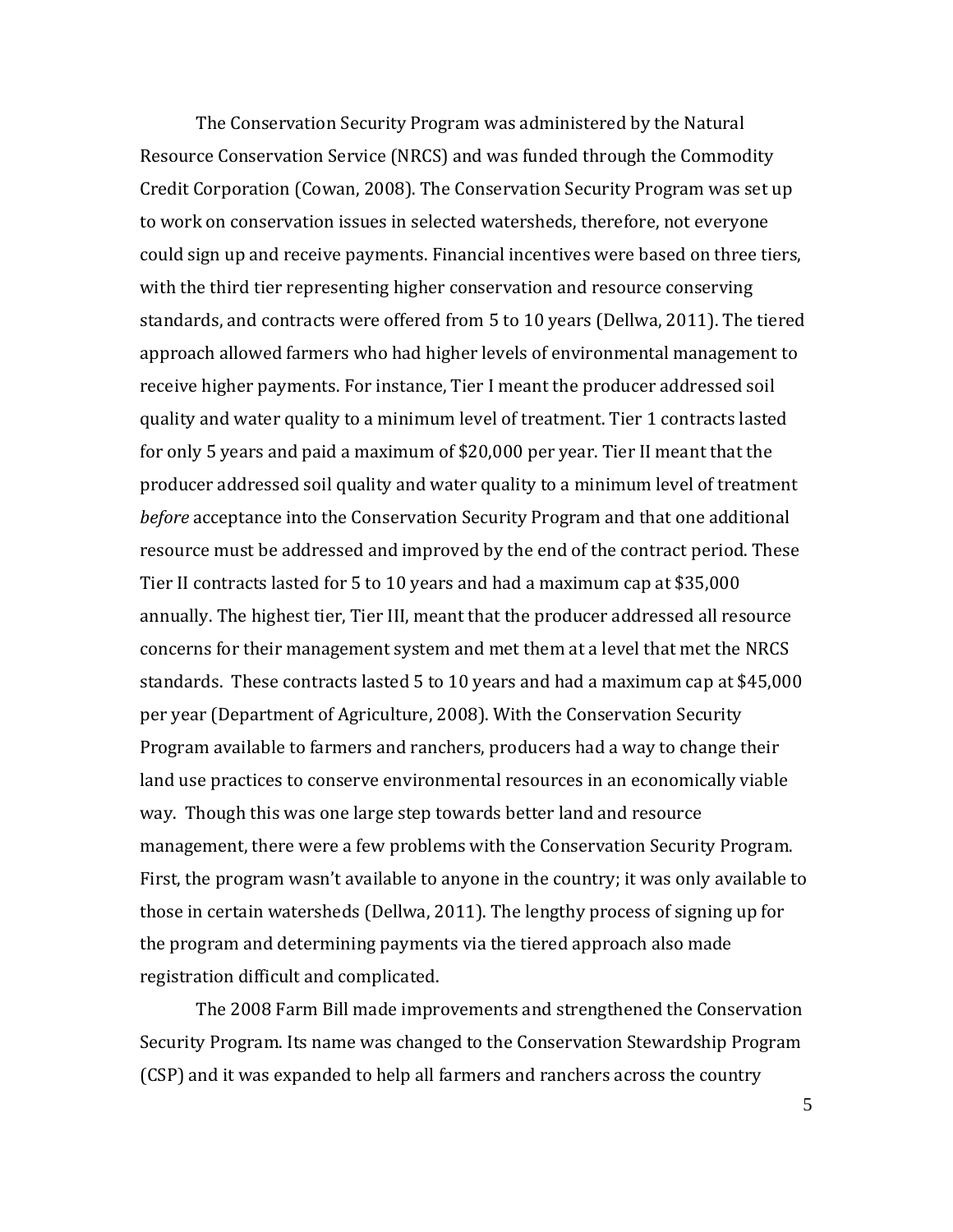establish and increase conservation on land they were actively farming (Dellwa, 2011). This new program provides \$12 billion over 10 years to enroll about 13 million acres a year (Department of Agriculture, 2008). Its major changes included non-exclusive signup. This allowed anyone who met the minimum requirements to sign up for CSP payments. It became available for all working agricultural land including cropland, grassland, prairie land, improved pastureland, rangeland, nonindustrial private forestlands and agricultural land under the jurisdiction of an Indian Tribe (Department of Agriculture, 2008). All contracts last only 5 years and there is a \$200,000 total cap. There are no more tiered levels. Payment levels are now made by using the Conservation Measurement Tool (CMT) (Dellwa, 2011). The CMT calculates a score by asking producers about farming practices, techniques and willingness to take on additional conservation activities (Cowa, 2008). Certain "priority resource concerns" such as soil erosion, water quality, soil quality, water quantity, air quality, energy, wildlife and biodiversity are given importance. Each state selects three to five of these priority resource concerns. For a farmer to receive a contract, they must meet or exceed the stewardship threshold for at least one priority resource concern and be willing to do the same for one additional priority resource concern by the time the contract has ended (Department of Agriculture, 2008).

The CSP plays an integral role in the sustainability of farmland practices. The highly connected nature of agriculture with its biotic and abiotic components emphasizes the high level of consideration that must be taken when farmers employ their practices for grain production. Since the market undervalues conservation practices, the CSP ensures that financial incentives are provided to agronomists who produce grains for their local communities, their country, and the global population.

Currently, the CSP is threatened to receive drastic financial changes. When the CSP was enacted, Congress placed a ten-year funding cap on the program. With the 2012 Farm Bill currently being written under a economically and fiscally tough time, funding for conservation efforts will likely be slashed. Some suggest allocating the money used for commodity price support payments and subsidies and put it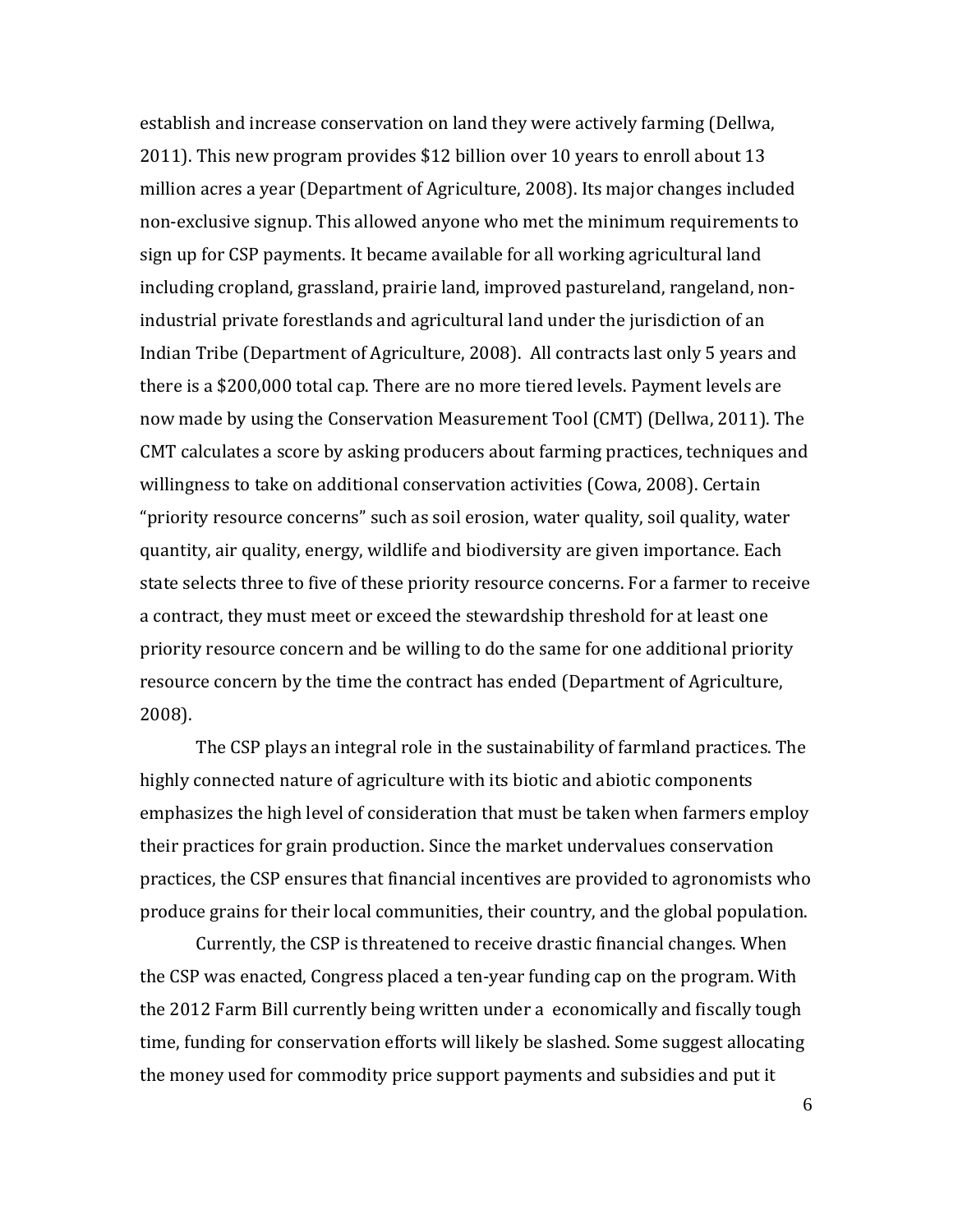towards programs like the CSP. However, on November 15, 2011, House and Senate negotiators reached a compromise deal on a fiscal year 2012 appropriations bill (H.R. 2112) that includes the agriculture appropriations bill. The FY 2012 bill cuts more than \$927 million from farm bill mandatory conservation. Conservation and renewable energy were the primary farm bill mandatory programs cut and crop insurance and export and commodity subsidies were left relatively unscathed. The CSP received a large cut in its spending, totaling \$75.5 million, roughly 9% relative to its FY 2012 farm bill-mandated level. This large cut may reduce the size of the 2012 CSP sign-up by more than 30% (Wasson, 2011). There is currently a lack of bipartisan agreement on how money should be spent and what should be cut for the 2012 Farm Bill.

The CSP is a successful tool when it comes to changing and increasing the sustainability of our agricultural systems, however, it is not ideal. With its financial challenges ahead, it's risky to rely on CSP as the only answer to a future of sustainable agriculture. Currently, aspects of CSP change every year, making the program unpredictable for farmers, and some feel like the difficulty and volume of the paperwork necessary for the sign-up is not worth it. Perhaps if stronger priorities were set and the CSP was made more 'user friendly', more will sign up. There are other ways as well to encourage farmers to use these resource-conserving practices that don't rely heavily on policy. Successful research and outreach of new knowledge can influence farmer decision-making. It will take diverse solutions to reshape the future of agriculture into something more sustainable.

#### CSP in Montana

 Of the 42 states producing wheat in the United States, Montana is ranked fifth in overall wheat production. 45% of the wheat grown in Montana is produced within the Golden Triangle: an imaginary triangle outlined by Shelby, Great Falls, and Havre (MWBC, 2006). Six million acres of wheat are planted annually in the whole of Montana, producing a statewide crop worth over one billion dollars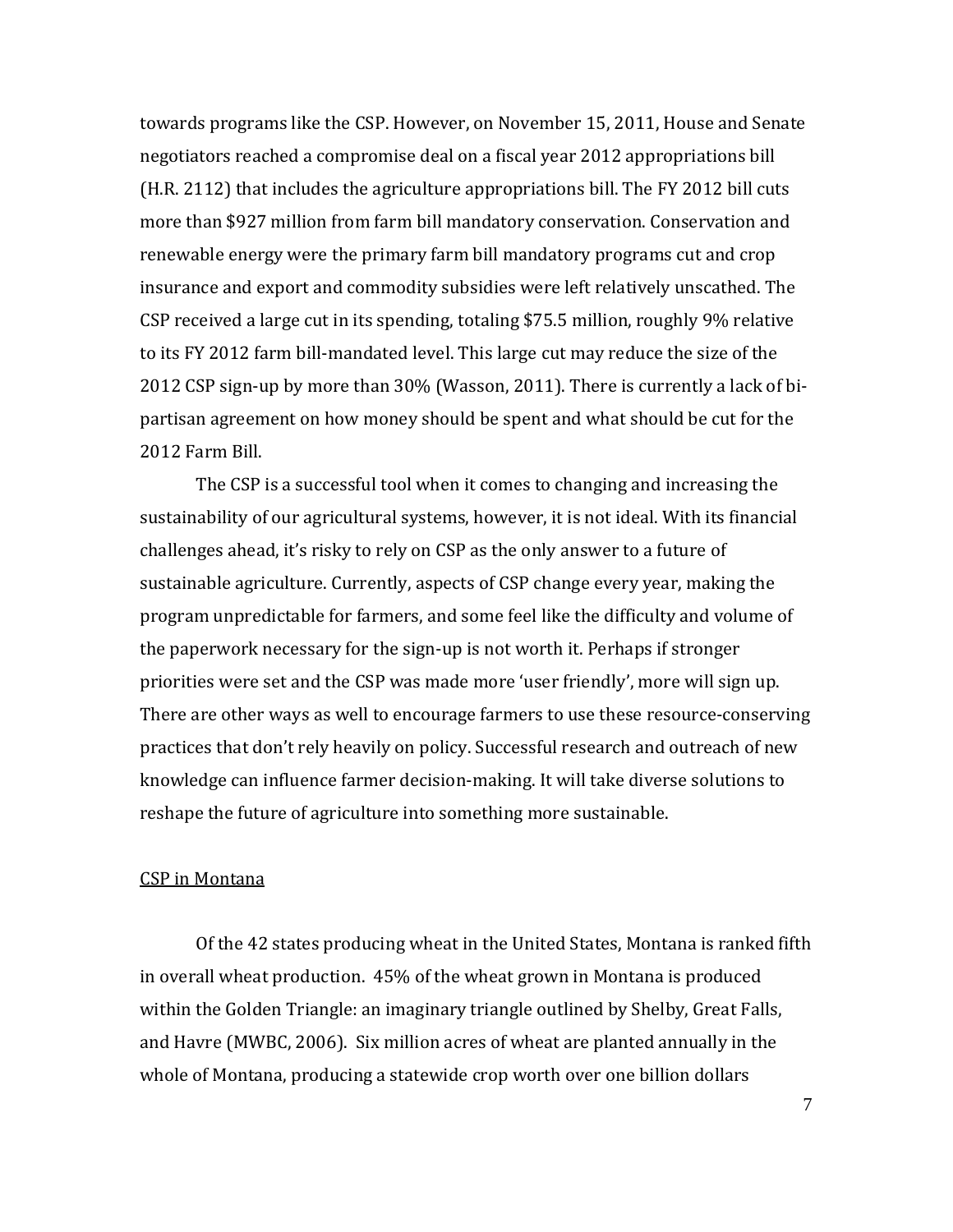(McVay et al., 2010). A majority of the wheat is produced by dryland agriculture: non-irrigated agriculture in semiarid/sub-humid climate regimes. Successful dryland agriculture necessitates soils capable of storing moisture, specially adapted crops that are able to endure the climatic extremes, and innovative farmers that can adapt a management system to fit their local environment (Granatstein, 1992). The wheat crop of Montana consists of 3 major types. Of the 6 million acres planted in Montana, 56% of that area consists of spring wheat, 33% winter wheat, and the remaining is planted for durum wheat. Spring wheat and durum are planted early in the spring and harvested in late summer. Winter wheat is planted in the early fall, remains dormant over the winter, and is harvested in the summer. Average yields for spring wheat are 25 bushels/acre; typical yields for winter wheat are 36 bushels/acre. Prices in 2010 for spring wheat were \$6.25 per bushel, and for winter wheat were \$5.55 a bushel (USDA, 2011). Generally speaking, winter wheat will provide higher yields over spring wheat, especially when adequate amounts of soil moisture are present for production (McVay et al., 2010). Winter wheat develops a deeper rooting system than the spring varieties; thus it is able to obtain more moisture from the soil profile. Due to its superior moisture collection, winter wheat is preferred over spring wheat after a summer fallow: in which the ground is left bare for the summer, saving two seasons of water for a single wheat crop (McVay et al., 2010).

The climate of the Golden Triangle is characterized by extremes in both temperature and precipitation. At Great Falls International airport, average temperatures in the winter can range between 1.7˚C and -11.4˚C (NOAA, 2002). Low winter temperatures can be problematic when growing winter wheat. By winter, the plant has sprouted several inches above the soil's surface and its growth can be impaired by temperatures below -20˚C. To bypass the potential for crop damage by winter's extremes, many farmers in northern Montana will grow durum or spring wheat instead of the winter variety (McVay et al., 2010). Great Falls receives an average of 37.8 centimeters of precipitation annually (NOAA, 2002). Optimum wheat yields are obtained with 45-65 centimeters of plant available water (FAO,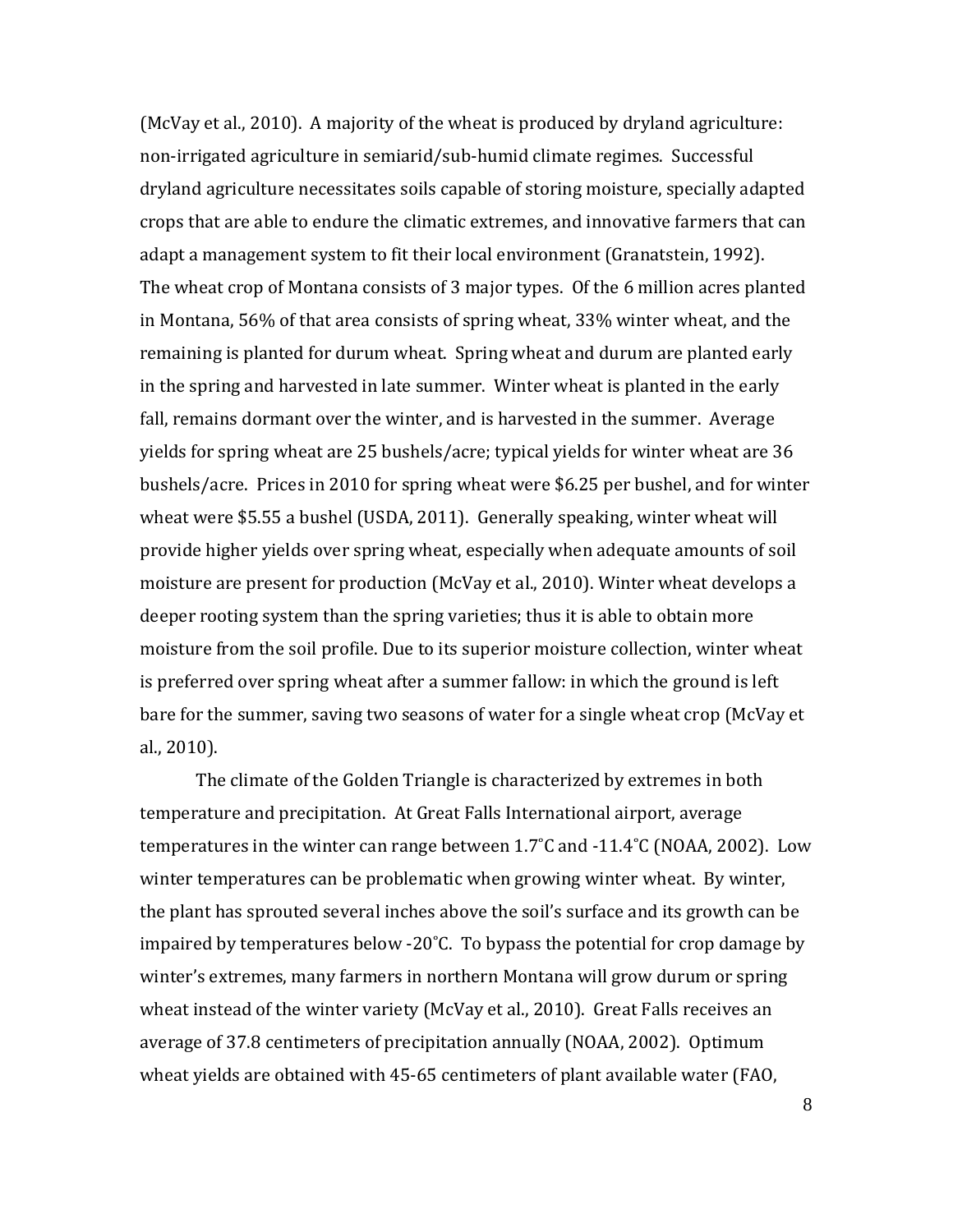2011). Most often in a dryland wheat production system, water availability is the largest contributor to yield fluctuation.

In a traditional dryland production system, wheat is cultivated in a tilled wheat-fallow cropping system: wheat is sown in the spring or winter (depending on the variety), the stubble tilled into the topsoil, and the field left to fallow for the rest of the season until the next wheat crop is ready to plant. The stubble is tilled into the topsoil to create an even seed bed and increase its decomposition. Fallow is often used in dryland production systems to increase the amount of soil water available for the next crop (Sainju et al., 2010). During the last 50-100 years, both organic carbon and nitrogen content in soils have decreased to 30-50% of their original levels (Sainju et al., 2006). These traditional methods of wheat production are unsustainable in practice because of the resulting degradation of soil quality. When a field is left to fallow, the bare soil will absorb more solar radiation. This warmer temperature, coupled with increased soil moisture, intensifies microbial activity, accelerating the mineralization of nitrogen and soil organic matter. The increased amount of nitrogen, provided by the microbial degradation, can be lost through immobilization by weeds, or leaching into groundwater. To decrease weed growth when in fallow, herbicides must be applied to the field. This is also necessary to minimize water losses due to weed growth. The increased degradation of soil organic matter is problematic to soil health because the organic matter in soil plays a vital role in nutrient exchange, water retention, soil aggregation, and contaminant immobilization (Sainju et al., 2006).

When growing wheat, nutrients must be closely managed to produce the highest economic yield possible. On a pounds/bushel basis, a wheat crop harvested exclusively for grain will remove 1.25 pounds of nitrogen, 0.62 pounds of phosphorus ( $P_2O_5$ ), and 0.38 pounds of potash ( $K_2O$ ). Agricultural production will also remove a variety of micronutrients; they are usually required in such small amounts that their content in soil is rarely managed. If wheat straw was to be harvested, in addition to the grain, 14.5 pounds of nitrogen, 3.6 pounds of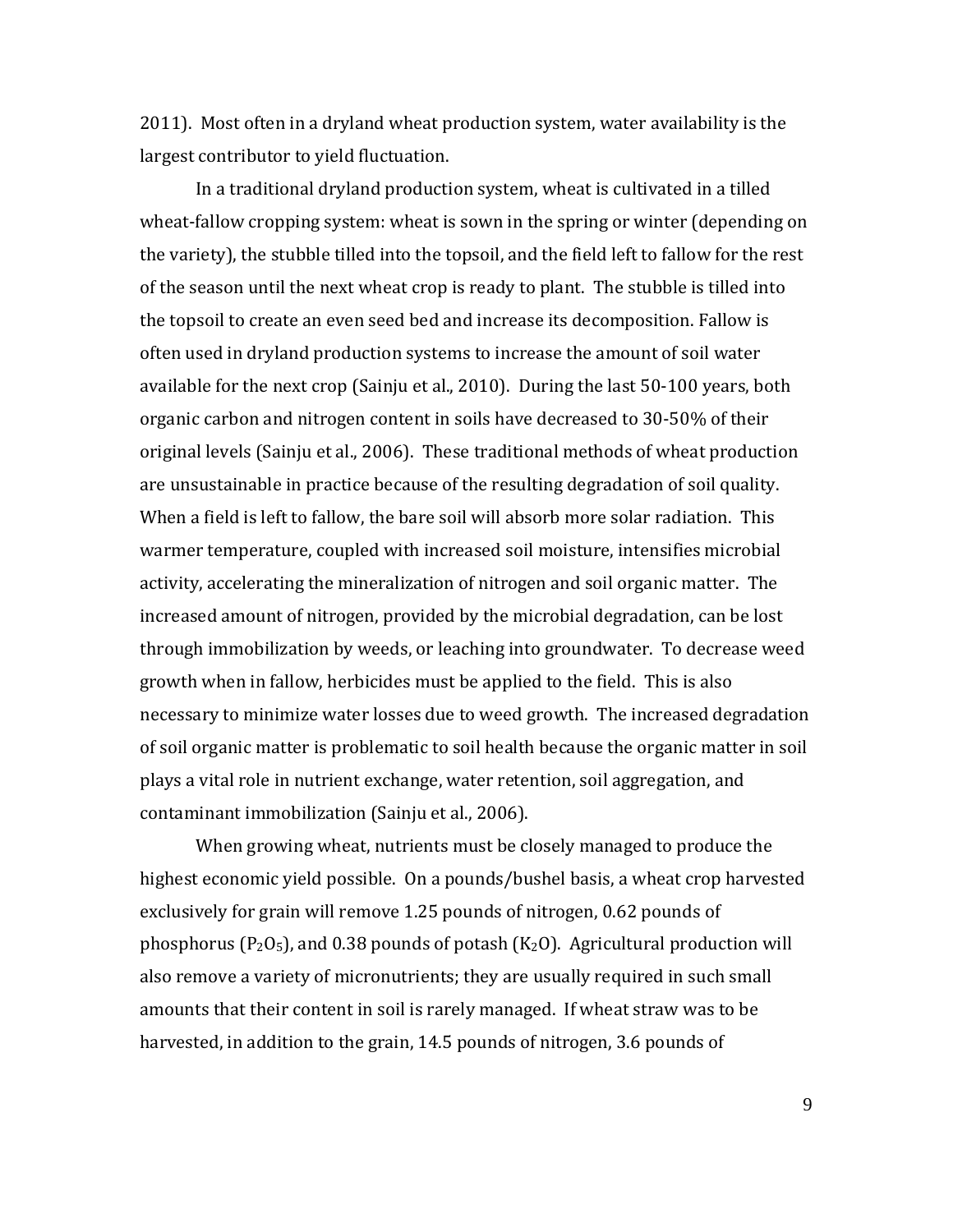phosphorus ( $P_2O_5$ ), and 25.0 pounds of potash (K<sub>2</sub>O) would be removed from the soil (McVay et al., 2010).

To alleviate the high inputs of traditional wheat production, some farmers have turned to organic agriculture. In relation to soil fertility, organic agriculture attempts to maximize the use of on-site resources such as manure, composts, legumes, and green manures to replace synthetic fertilizers as sources of nutrient inputs (Sullivan, 2003). As of 2008, 40,000 acres in Montana are used to grow wheat organically (USDA ARS, 2010). This makes up 0.7% of the total wheat production acreage for the state. Organic producers can receive \$1-2 more per bushel for their wheat, depending on market fluctuations (Sullivan, 2003).

Land use has been a major factor in agricultural legislation since the first Food and Agriculture Act of 1977 (Imhoff, 2007). Today, conservation of farmland is of concern, particularly soil conservation practices. Soil quality refers to the ability of soils to perform specific ecological functions, including sustained biological activity and diversity, water storage, filtering/buffering to change, and nutrient storage and cycling (Seybold, 1999). The rate of soil loss is much greater than that of soil formation (Fig. 1), simply due to the time it takes for soil to develop compared to the impacts agriculture has on the land.

In a comparison by Montgomery (2007) the rate of soil erosion by means of conventional agriculture is 1-2 orders of magnitude higher that that of conservation agriculture soil production, soils with native vegetation and the rate of geologic erosion. Conservation agriculture utilizes practices that conserve soil quantity and quality. It considers the degree to which soil is resilient to distress (Seybold, 1999). The greater the soil quality, as defined above, the more resilient to disturbance it is; that is it can bounce back from a distressed state. Approximately five percent of the world practices conservation agriculture (Montgomery, 2007). The existing native topsoil is quickly being lost and we are reaching a point when we need to make changes in techniques, or will have increasingly less area for agriculture.

Soil fertility as a function of agriculture practices is dependent on site conditions such as organic matter and nutrient content and soil texture and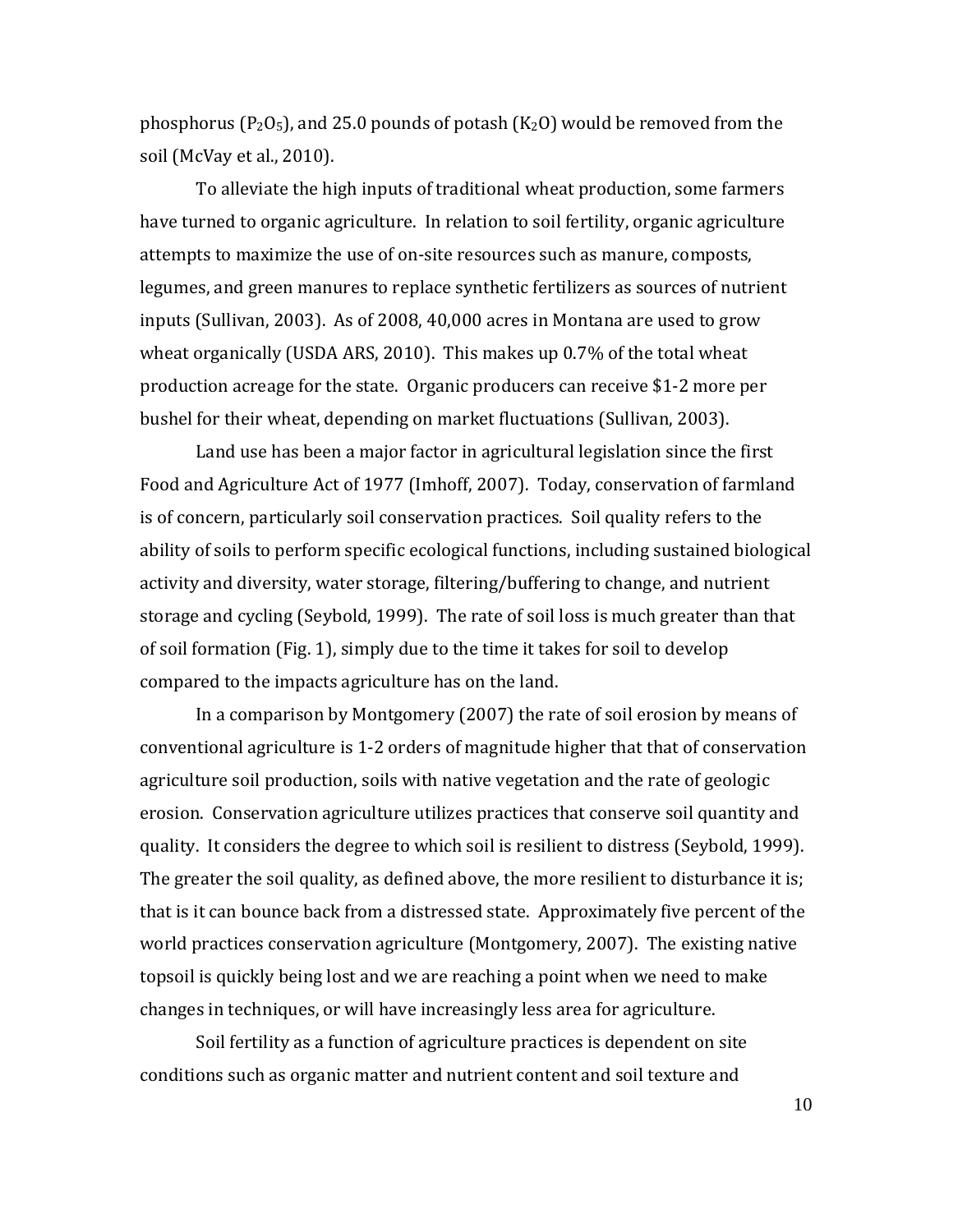structure (Montgomery, 2007). Operations revolving around seasonal tillage regimes are likely to see a development of a plough pan or hardpan within a few years. In addition to decreasing root penetration by plants, one may be required to break up a plough pan before cultivation, which can lead to more rapid degradation of machinery (Shamsabadi, 2008). Numerous plowing techniques have varying effects on the soil. Disc plow uses a rotating disk to break up and turn over soil.



Figure 1. Probability plots of rates of soil erosion from agricultural fields under conventional (e.g., tillage) and conservation agriculture (e.g., terracing and no-till methods), with erosion rates from areas and plots under native vegetation, rates of soil production, and geologic rates of erosion (a composite distribution of the data for cratons, soil-mantled landscapes, and alpine areas in Fig. 1). Shaded area represents range of USDA. T values (0.4–1.0 mm/yr) were used to define tolerable soil loss. (Montgomery, 2007)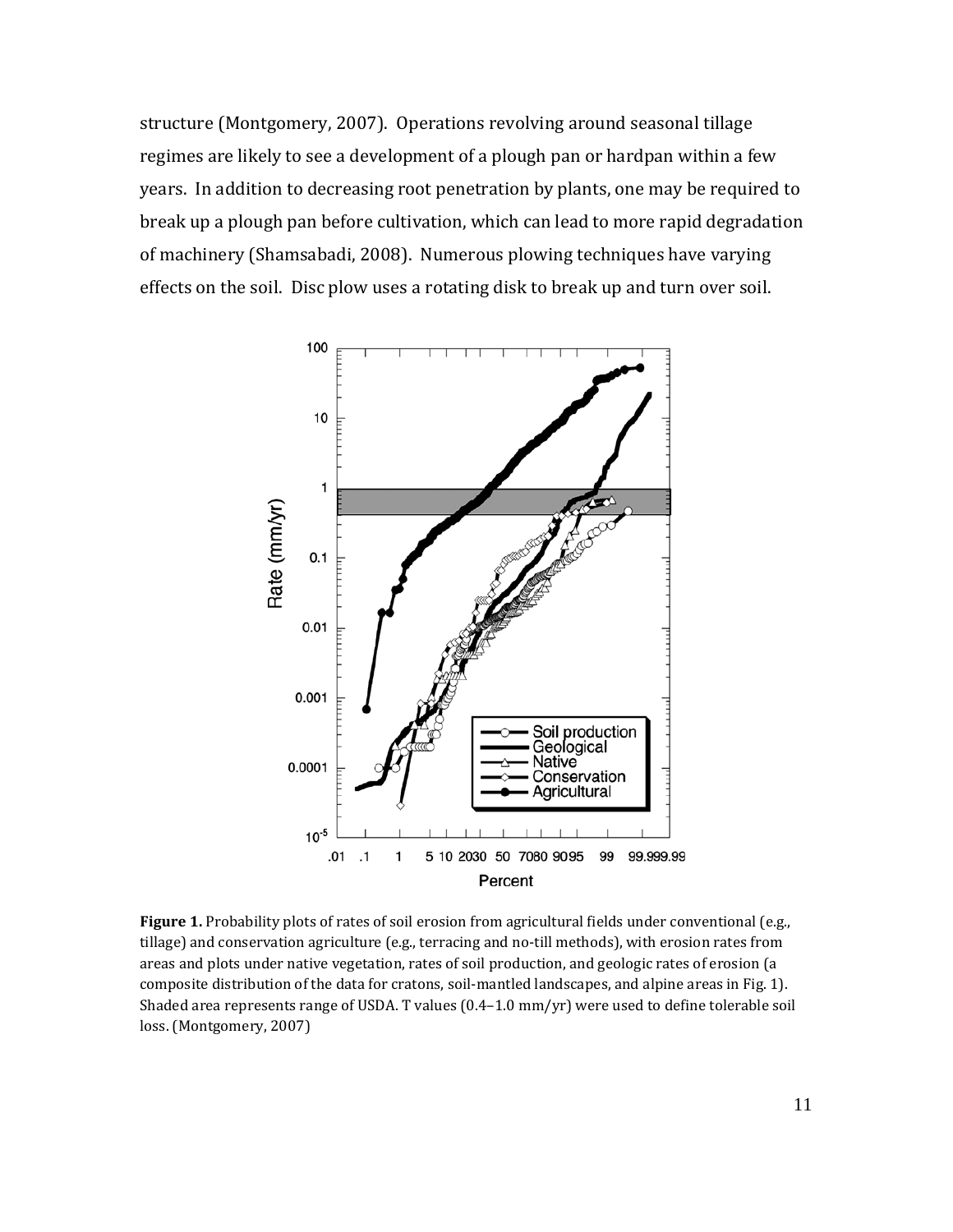The main function of a chisel plow is to break up soil while leaving crop residue on top. It can be used to help break up a plough pan. Since the chisel plow does not turn over soil, exposing it to erosion by wind and water, it has become a preferred method in low till farming operations (Schaefe, 1996). For areas which receive between 300-500 mm of precipitation a year, the chisel plow was the recommended technique for preparing a seed bed and preserving soil structure, maintaining high moisture content and organic matter and reducing erosion (Shamsabadi, 2008). A moldboard plow works by turning over the top few inches of soil almost completely. This practice has lost favor over time due to the extreme vulnerability of soil to wind and water erosion by exposing the subsurface.

Contour tilling and inter-cropping promote soil conservation. Slopes are hazards to soil loss because they act as a highway for water to carry away sediments (A. Sigler, personal communication, 2010). Tilling on the contour reduces slope length by creating buffers of vegetation perpendicular to flow paths, to catch water and sediments. Inter-cropping reduces the area of soil that is exposed to water and wind erosion (A. Sigler, personal communication, 2010). Alternating rows of cereals and legumes enhances soil structure and increases water storage by reducing evapotranspiration and contributing organic matter. Crop rotations can enhance soil structure by alternating shallow rooting crops with deep rooting crops. Deep rooting legumes such as alfalfa can aid in breaking up otherwise compacted soil, increasing water infiltration, and replenishing nitrogen when used as a green manure.

The movement of free water is dependent on matric forces and energy gradients (Wuest, 2011). A lack of soil structure can contribute to low water holding capacity due to lack of infiltration. The use of pulse crops can increase the quality of the soil by protecting id from degradation. An increase in soil stability and a decrease in soil compaction were seen in a pulse crop system compared to a system that utilized fallow in rotation (Ganeshamurthy, 2009). In addition, total nitrogen and available water increases slightly in a pulse crop system compared to a low till system (Miller, 2001). Stored water is critical to growing crops such as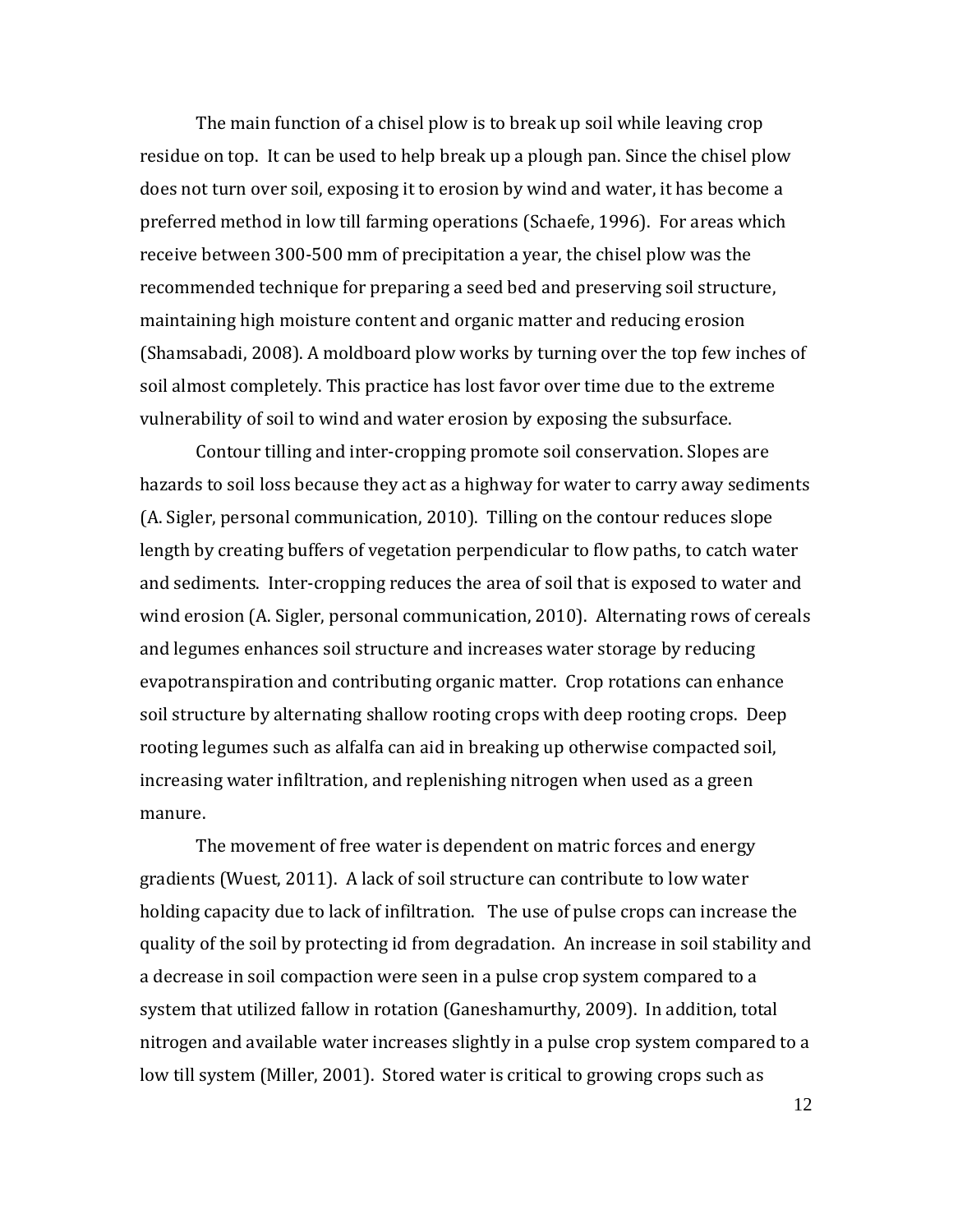spring wheat and barely in semi-arid regions (Aase and Schaefer, 1996). Though inferences to soil water content are complex, direct observations can be made on soil structure. Reduced tilling decreases soil compaction allowing roots to penetrate deeper into the soil profile encouraging development of soil structure conducive to greater water holding capacity and greater nutrient uptake by crops (Shamsabadi, 2008). Decreased loss of soil and nutrients by erosion and leaching will increase water quality and decrease overall cost of inputs and soil maintenance. Enhanced efficiency fertilizers are a method of reducing nutrient loss.

Nitrogen use efficiency (NUE) is the grain production per unit of N (nitrogen) available in the soil. It is calculated as grain weight divided by N supplied (Thomason et al., 2002). NUE can be improved upon in two ways covered by CSP: enhanced efficiency fertilizers and timing of application. Increasing NUE will give farmers a better economic return and protect the environment from nitrogen leaching and volatilization. Global food production has doubled since the middle of the 1960s, and the use of nitrogen fertilizers has increased of 700%. Many would think that cultivated land has increased in a large amount as well, but it has only increased by 110%. This shows that farmers are becoming more dependent on external resources and the best way to reverse this trend is through more efficient use of fertilizers.

Enhanced efficiency fertilizers (EEFs) can be either controlled release fertilizers, or nitrification and urease inhibitors. Controlled release fertilizers have a polyurethane coating that protects the fertilizer within. The coating allows moisture in to dissolve the fertilizer granule, but contains it instead of releasing it all at once. Temperature drives the release process and slowly allows the liquefied fertilizer to seep out. This process allows plants to receive nutrients over a period of time instead of having them delivered all at once.

Nitrification inhibitors constrain the oxidation of ammonium to nitrate, slowing down the natural nitrogen cycle that occurs in the soil. Nitrate is then available to plants for an extended period of time, up to two weeks. Urease inhibitors are coated on urea fertilizer (46-0-0 NPK) to decrease nitrogen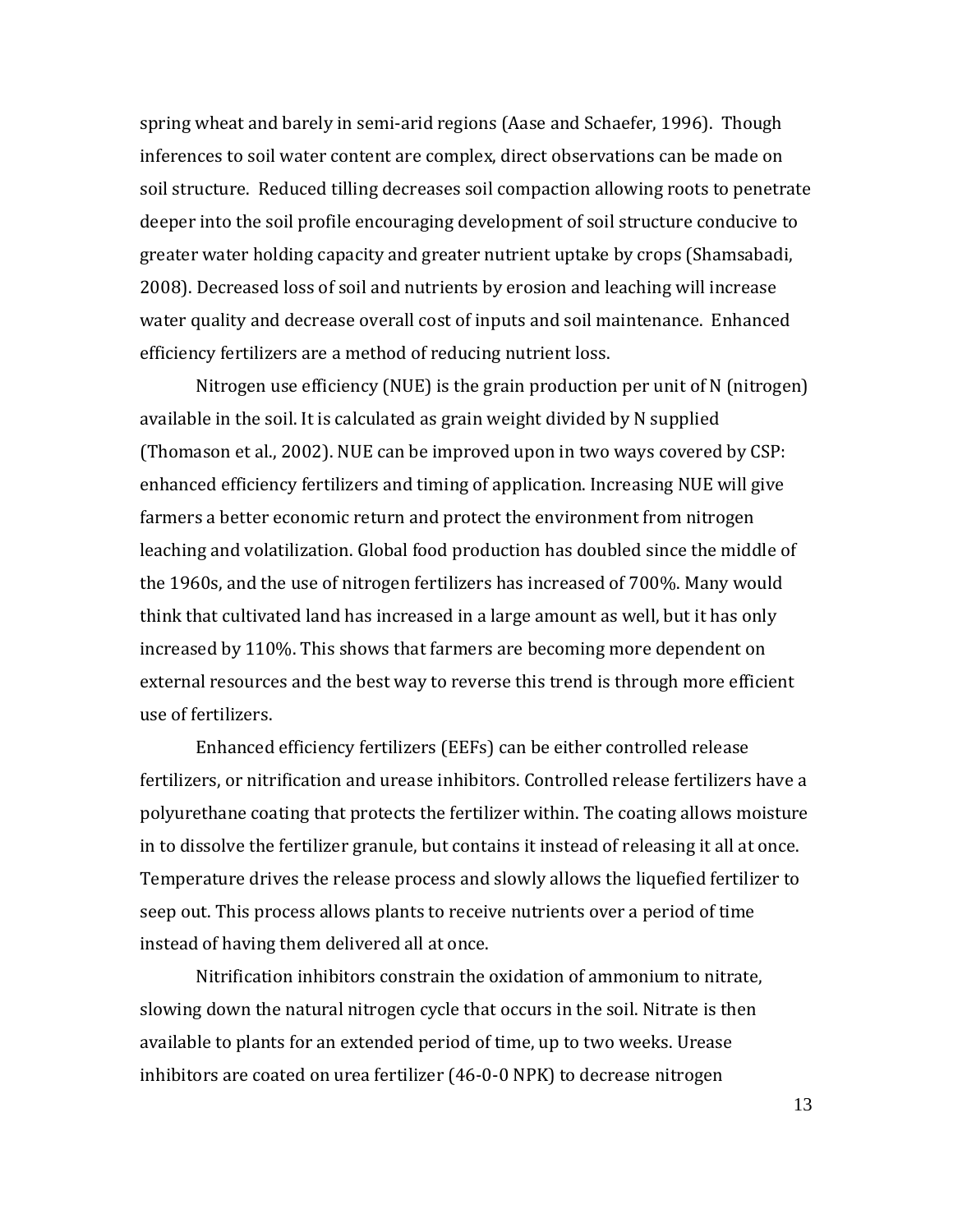volatilization, the release of nitrogen to the atmosphere. The decrease of volatilization happens by slowing the conversion process of urea fertilizer to ammonium, keeping nitrogen in the soil.

The first step to improve NUE is to refine the rates of fertilization (Nelson et al., 2008). This can be accomplished through both timing of fertilization and EEFs. One of the main concerns with using EEFs, especially in Montana, is whether the environmental conditions are appropriate. One example is that success of volatilization control products (urease inhibitors) is dependent on the temperature and moisture conditions following fertilization. If the conditions are not right, the use of a urease inhibitor can reduce NUE when urea is broadcast. It has also been noted that when urea by itself is placed with seedlings at planting, there was a stand loss and reduced yield compared to that of a polymer-coated urea (slow-release fertilizer) that showed no effect on seed germination when placed with the seed at planting. This is most likely due to the fact that the urea released too much N and overwhelmed the seedling, killing it or impeding its growth.

Altering fertilizer application timing is another tool for increasing NUE instead of applying fertilizers all at the time of planting. Farmers can repeat applications throughout the growing season as the plant needs them. Application of fertilizer in a timely manner decreases the amount of nitrogen molecules lost from the system through leaching or volatilization, and can result in an increased NUE. In Montana, split application is most effective when applied in the liquid form, and even then, more on irrigated farm ground. Even with the application through liquid, water is still needed to make the nitrogen available to the roots for uptake. Another benefit to split application is in dry years, when moisture is a limiting factor. Fertilizer may not help wheat produce a better yield, so farmers may choose not to apply as much fertilizer as in previous years. This will help out the farmer economically as well as the environment with a decrease in nitrogen leaching.

The idea of using EEFs is to increase short-term fertilizer nutrient recovery by crops (Fixen, 2009). With the increase in fertilizer prices in recent years and the time value of money, a short-term nutrient recovery is needed. There is also a need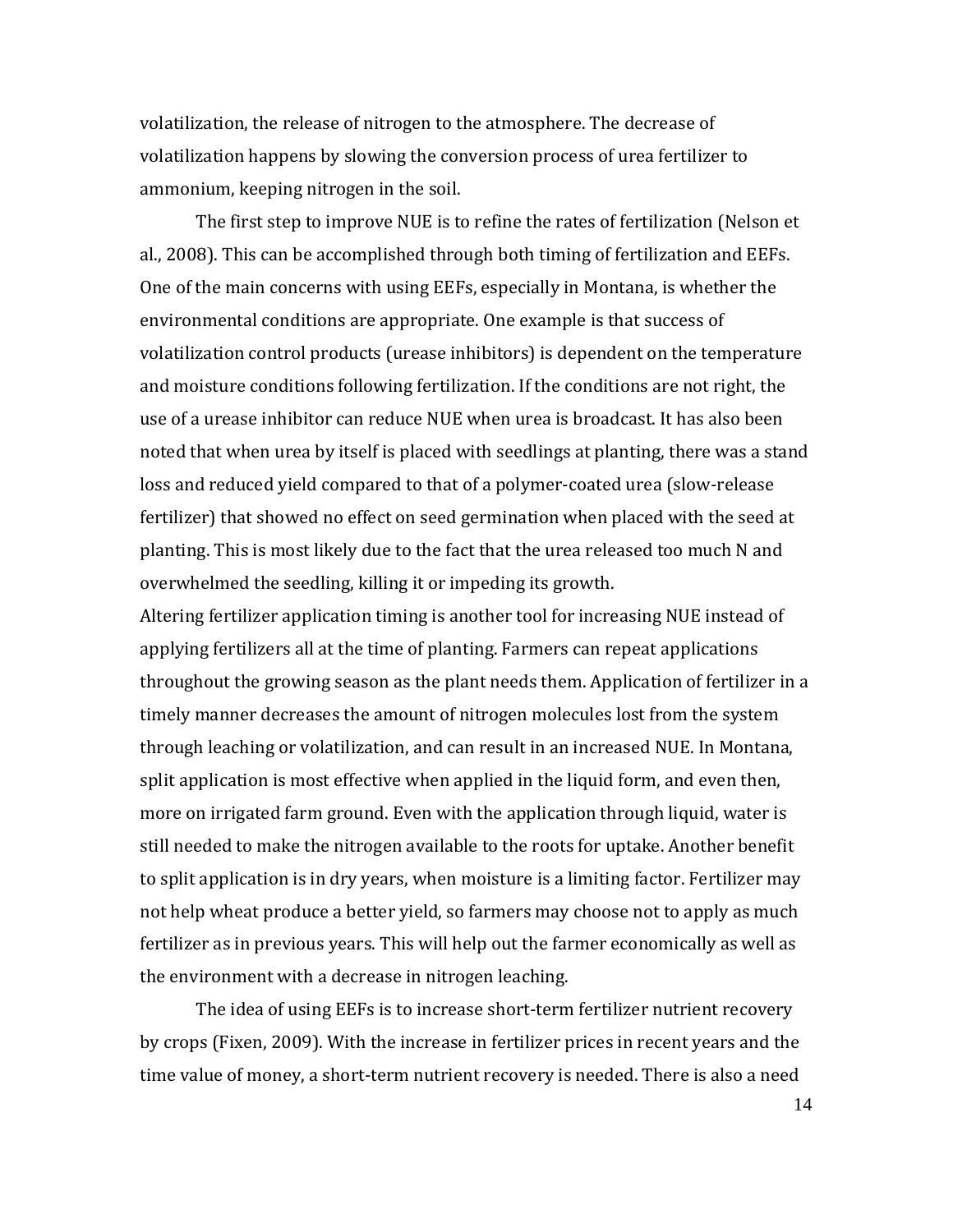to decrease the movement of nitrogen from areas of crop production to areas outside the agroecosystem. Ideally, farmers want to keep nitrogen molecules within the agroecosystem's cycle. This will, in turn, increase NUE. With an increase in short and long term NUE, there will also be protection of water quality. To ensure the highest efficiency, there needs to be synchronization among plant demand and nitrogen supply. This depends on seasonal weather and changes in cropping systems. Many EEFs are not used by growers because they are not always cost effective for their system or do not fit into their total farm management system. This is where split application of fertilizer may be more effective to the grower.

 Some of the CSP practices can drastically reduce the amount of sediment and phosphorus lost in an agricultural field to a water body. When soil is lost from the field, it can be transported into water bodies by both wind and water erosion, in turn leading to negative effects on the aquatic systems through the covering of coarse substrates, deposition in pools, and increased turbidity that can interfere with the growth and reproduction of fish and other aquatic life (IDNR, 2000; Schilling, 2001; Cournane, 2011). Phosphorus is delivered via overland flow into receiving water resources, usually attached to soil particles. Since loss of sediment and phosphorus in an agricultural field is commonly a result of either wind erosion or water erosion, if you slow down or even stop the amount of erosion that will take place, you will slow the amount of sediment and nutrients that enter the water body (Min-Kyeong, 2011).This can lead to an increase in eutrophication, which results in depleted oxygen supply that can harm aquatic life and surface wildlife.

Practices that reduce the amount of sediment and phosphorus entering the system include minimal till or no till systems, in which the crops are left in the ground and seeds are interpolated with the old crops so that the soil is not overturned every year. Through the use of minimal till, the soil structure is built up, increasing surface roughness and above ground obstructions, as well as leading to an increase of organic matter which will lead to a decrease in erosion which will slow down the movement of water with more obstacles for the water to overcome and will allow for the sediment and phosphorus to be retained in the field. In a study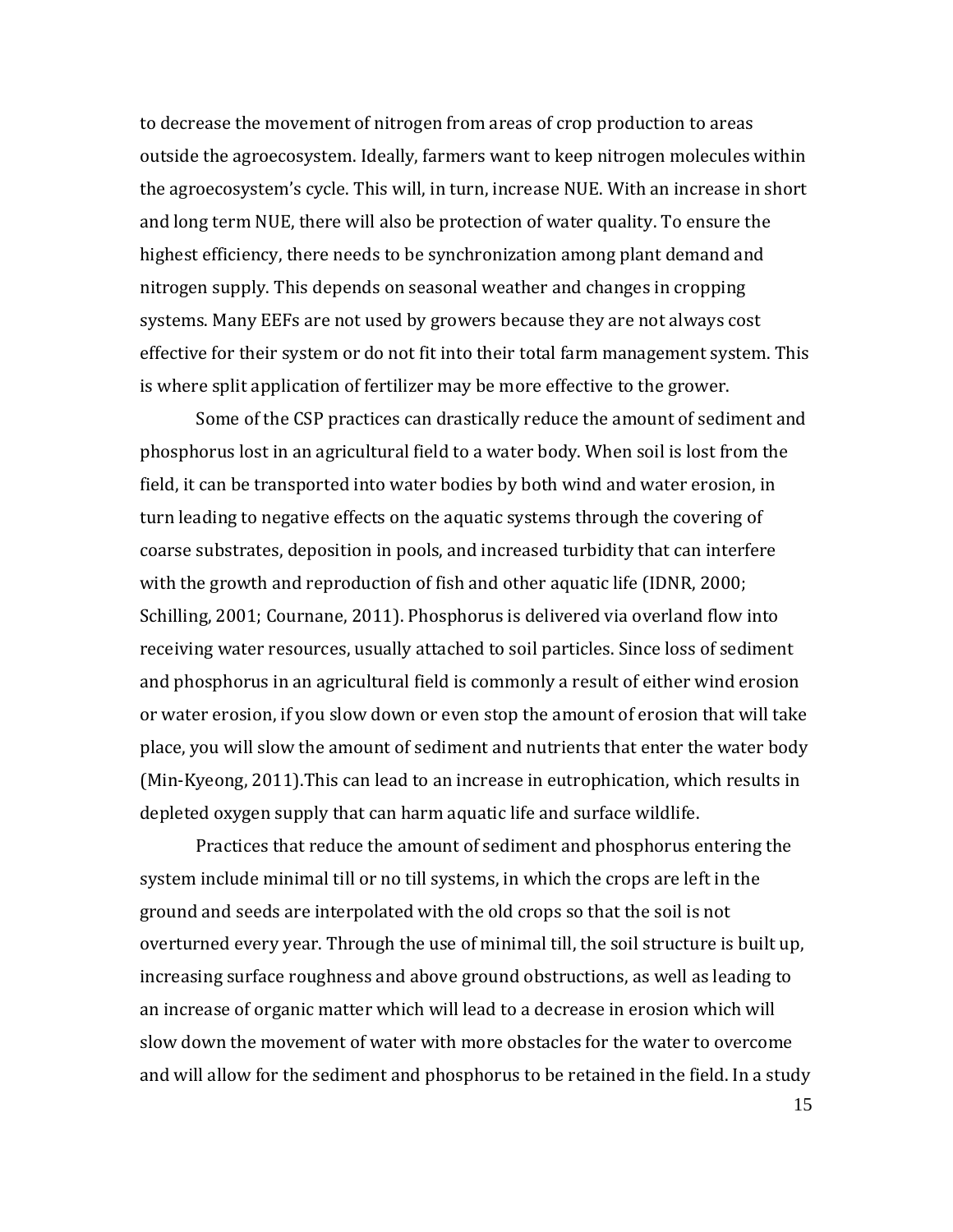performed by Williams (2010) from 2000 to 2006 in northeast Oregon on upland wheat, surface runoff and sediment yield from conventional and no till cropping systems in the headwaters of an agricultural watershed was measured. Williams used the Water Erosion Prediction Model (WEPP) to calculate runoff of the agricultural areas. WEPP is a process based model that simulates water erosion by coupling hydrology, hydraulics, erosion mechanics, and plant science (Williams, 2010). Physically based soil erosion models quan-tify infiltration, runoff, and erosion through soil water dynamics and vegetative growth. Therefore, model assessments include comparisons of simulated and observed runoff and erosion, as well as evaluation of simulated crop growth (Williams, 2010). The study determined that through the use of no- till farming when compared to tillage or conventional farming, the amount of runoff that occurred each year in the studied watershed was significantly less as a result of the conservation practice.

One way to reduce sediment and nutrients entering the water body is to add an edge-of-field buffer strip to catch the sediment. Vegetation buffers are strips of land with permanent vegetation designed to intercept storm water runoff and minimize soil erosion. Soil particles accumulating as sediment in a lake can suffocate organisms and reduce sunlight needed by aquatic life (DNR, 2011). Planted buffer strips result in an up to 57% reduction in sediment loss as well as a 50% reduction in sediment loads into rivers and streams and up to a 39% reduction in phosphorus loss, both attached and soluble (NRCS, 2011). However, buffer strips can only have a significant impact on reducing the amount of sediment and phosphorus that enters the water body if they are place next to the stream, river, or lake. Buffer strips in the middle of the agricultural field do not have as great of a reduction in sediment loss or phosphorus loss.

Cover crops can also reduce sediment and phosphorus loads into the water body. When used properly, cover crops protect the soil from erosion during the winter months, take up nutrients remaining in the soil, and release plant available nutrients slowly over the subsequent cropping period, thereby reducing nutrient leaching and runoff during the non-growing season (NRCS, 2011). Living mulches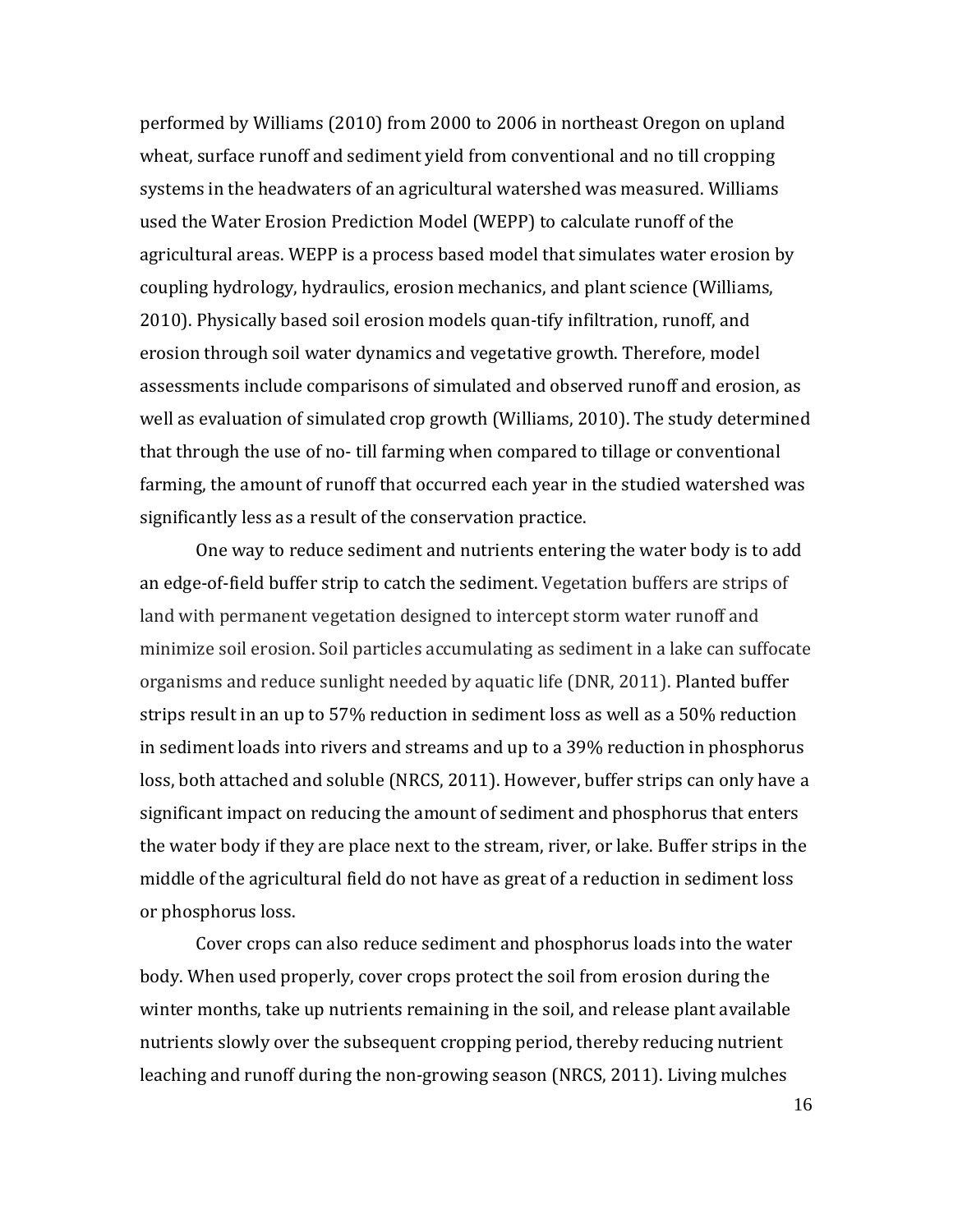are cover crops planted either before or with a main crop and maintained as a living ground cover throughout the growing season (Hartwig and Ammon, 2002). Living mulches are often perennial species and are maintained from year to year. Ideally, the growth of the living mulch is suppressed when the main crop is growing, and increases as the main crop matures or when it is no longer present (Kaspar et al., 2008).

#### Funding CSP Projects

CSP-funded enhancements can greatly improve the water quality of nearby agricultural streams by reducing nutrient leaching in groundwater and surface water runoff. Being able to control erosion and increase the soil structure is key for the reduction of surface runoff, and can drastically reduce the amount of phosphorus and sediment that enters a water body. All the practices under the CSP can improve water quality, but it is ultimately up to the producer to implement these practices. In 2008, Congress approved \$12 billion for approximately 13 million acres a year through 2018. Funds are allocated per state according to their share of agricultural acreage.

There is no fixed filing date for CSP, but at certain times of the year NRCS will take all farm proposals that have been turned in to date and rank them according to current and proposed conservation practices. A farms rank is determined by a conservation assessment using the Conservation Measurement Tool (CMT). An applicant's performance is based off of four ranking criteria put foreword by the NRCS:

> "1. The level of conservation treatment on all applicable priority resource concerns at the time of application.

> 2. The degree to which the proposed conservation treatment on applicable priority resource concerns increases conservation performance.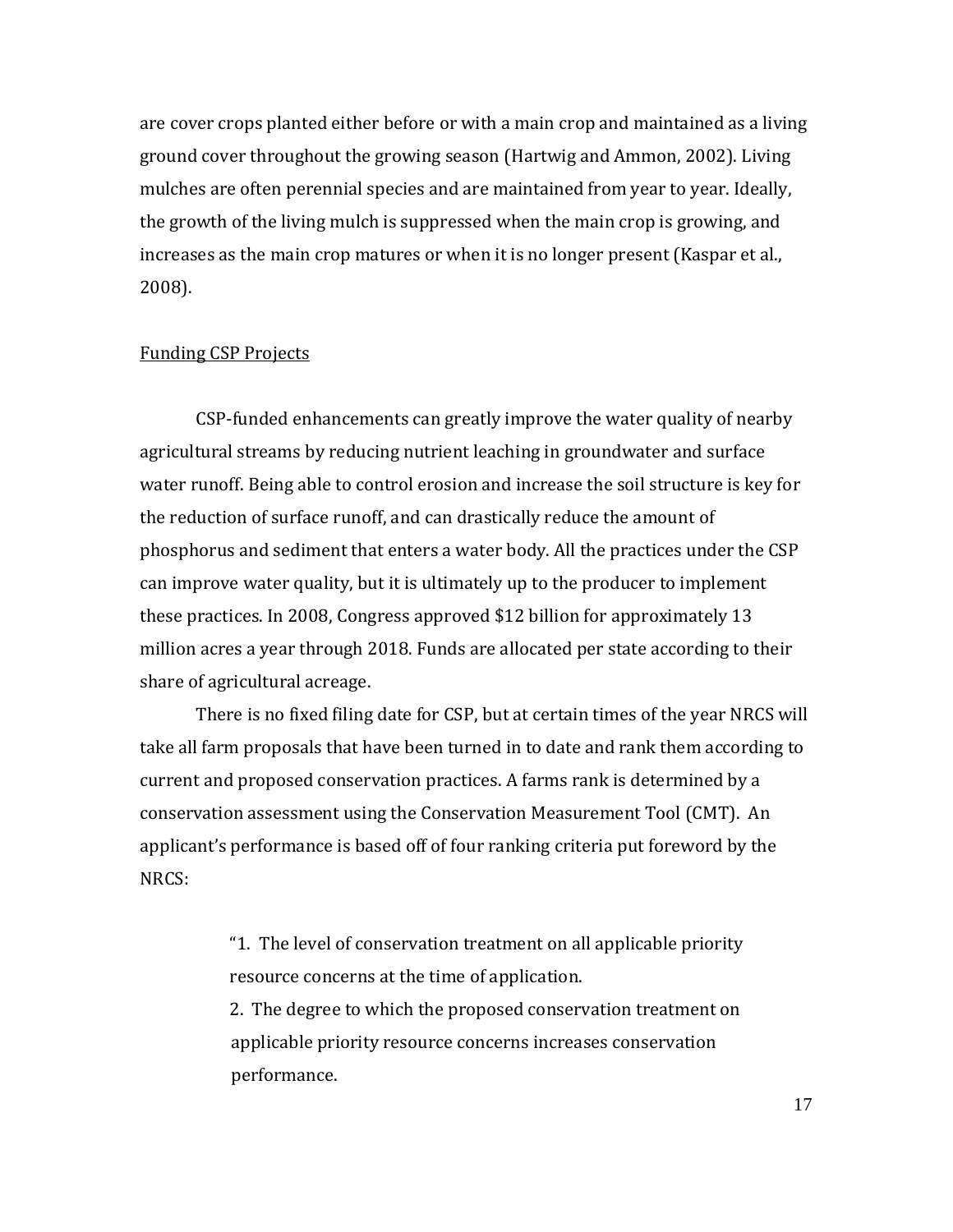3. The number of priority resource concerns proposed to be treated to meet or exceed stewardship thresholds by the end of the contract. 4. The extent to which other resource concerns, in addition to priority resource concerns, will be addressed to meet or exceed stewardship thresholds by the end of the contract." (NRCS. July 19, 2010**)**

CMT applies a point system according to priority resource concerns for each one of the four criteria, which are multiplied by a weighting factor and 0.25. The final score to determine an applications rank is the sum of the four ranking criteria. However special weight is given to three to five of eight priority resource concerns as determined by each state or NRCS sub-region. Currently these eight priority concerns are soil erosion concerns, soil quality functions, water quality concerns, air quality, plants (biodiversity), animal concerns (wildlife), water quantity concerns, and energy concerns. For an application to be eligible to receive a contract, one priority concern must meet or exceed a selected priority concern prior to the contract and another priority concern must be prior to the termination of the contract period.

 CMT allows applicants to also pick up Enhancement Activities and conservation practices to increase their score. Existing and additional activities and practices are scored points from -5 to +5 points for the eight priority resource concerns for each land use. For determination the points of the exiting activity points and additional activity points are divided potential existing activity points per land use per priority resource concern multiplied by 100 before being compared to a stewardship threshold value for each land use for each resource concern for the application.

 However, the CMT points are not just for determining acceptance into the program, but also comprise the payout structure. Payout is determined on point value by the CMT, cost incurred for implementing conservation activities, and income foregone for said activities. The expected overall average CSP payout is \$18 per acre, but individual payouts vary exceedingly. CSP payouts are capped to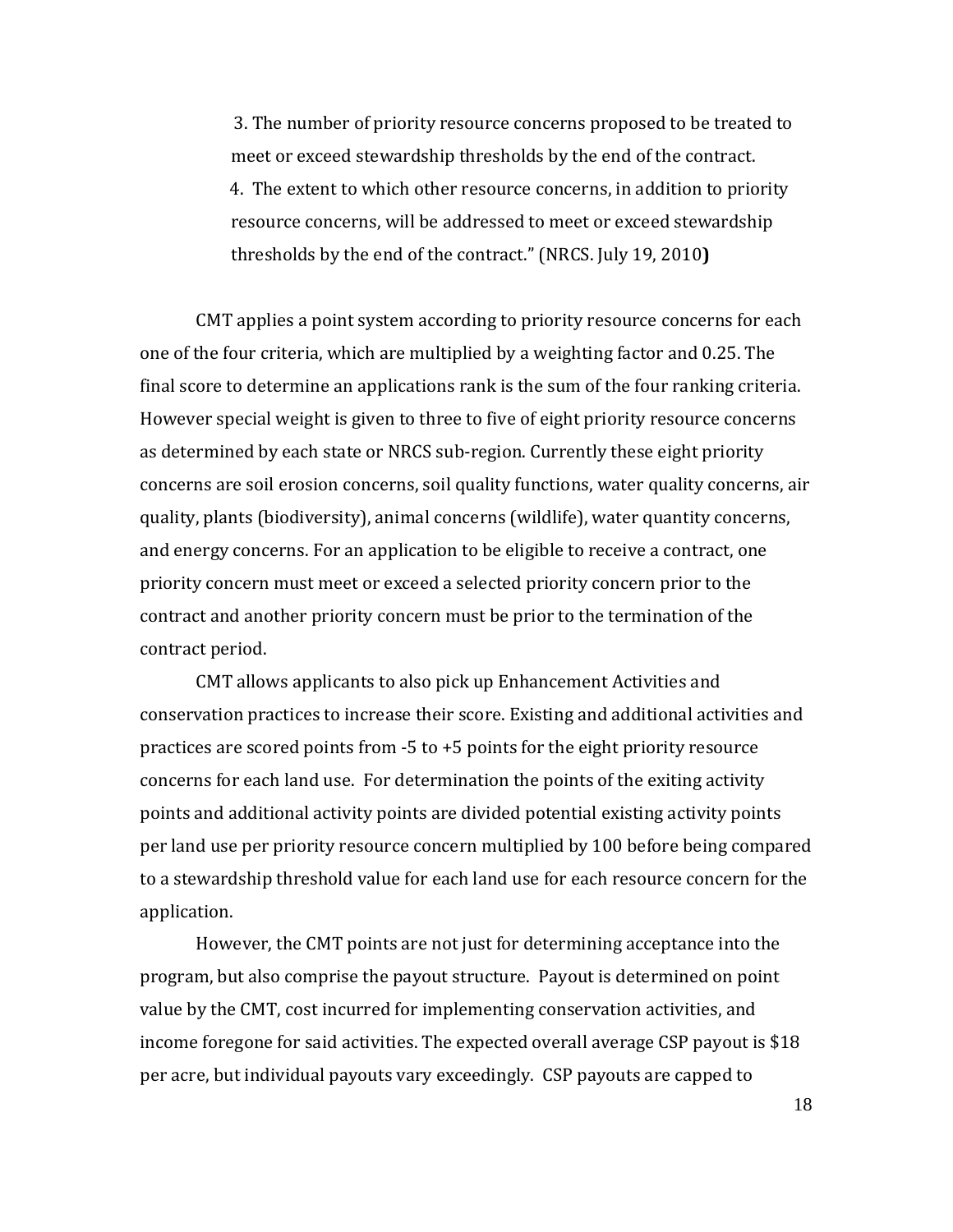\$200,000 per applicant over the period of the five-year contract. The by-point payout will change annually due to the change of potential performance points to additional and existing points as enhancements are met per land use, as detailed in the point considerations above. Since existing points and additional points are compared against potential points, there is an incentive to convert potential points to existing points early in the contract to maximize final payout. Also, payout structures are split between existing activity payment rates and additional activity payment rates annually. Supplemental payments are made to CSP participants that opt to adopt 'resource-conserving crop rotation.' The annual supplemental payment rate is determined by an NRCS specialist that compares the difference between the annual crop productions cost for conventional and the adopted resource-conserving crop rotation. (NRCS, July 2010)

#### Payout structures are listed below: (USDA & NRCS, 2011 )

 For example one of the enhancement activities listed on the conservation stewardship practice list is critical area planting (CAP). It entails planting vegetative crop cover in targeted eroding zones to stabilize soil sediment from runoff and to improve habitat. Targeted areas are soils that cannot be stabilized using normal farming practices and left untreated pose severe risk of erosion or permanent soil damage. Payout is not determined by proximity stream channels or irrigation ditches as the goal is to reduce total erosion on the land. Potential critical soil erosion areas include dams, dikes, levees, stream banks, cuts, fills and large slopes.

 Soil stabilization must be done with permanent vegetation seeded or planted 30 days after grading the targeted area. Grading is done for temporary stabilization to establish a permanent plant community. There are no restrictions on what cover is applied, but woody plants are suggested for long term low maintained stabilization. However, grasses and legumes are the favored crops. This mixture is suggested due to the nitrogen fixing properties of legumes that lower the nitrogen fertilizer needs of the system. Also, mulch must be added after seeding to stabilize the surface from erosion and increase the water holding capacity of the soil surface.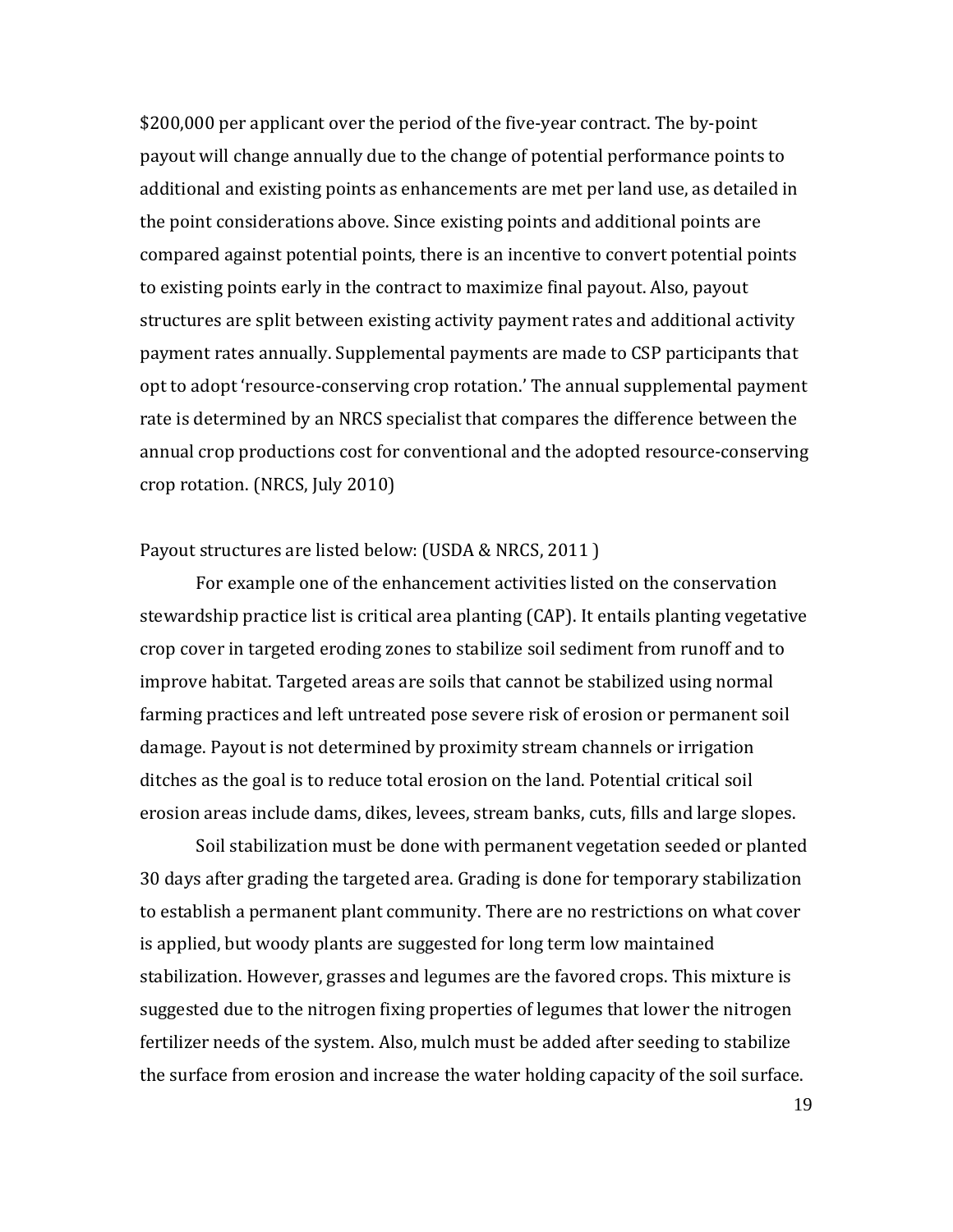Heavy equipment is not allowed for use on slopes 3:1 or steeper. Seeding is limited to broadcast and hydro seeding and the plant cover must be low maintained, not requiring mowing. If hydro seeding, increasing the surface's roughness can increase recruitment. Conversely, planting is allowed in lieu of seeding. Cover is not considered successfully planted until it has been in place for over a year. In areas where the crop has to establish it is up to the farmer to repair and reseed the target area. Shrubs can be used to establish windbreaks as well, which is considered another enhancements with its own rules, criteria, and point values. Likewise in areas where turf, or shrubs cannot be established, vines can be used as a groundcover (NRCS, Sept. 2010).

 By CMT point values, CAP represents a potential 35 points over six of the eight priority resource concerns. No resource concerns are met for either water quantity or energy according to NRCS. For soil erosion concerns, CAP can represent a possible 19 points. Five points are given for sheet, rill, wind, irrigation issues and ephemeral, gully issues. CAP stabilizes the upper soil and is shown to lower soil displacement due to wind and runoff (Shields et al., 2008). Four points go to streambank, shoreline issues, and five go towards road banks, construction site issues. Still, it is only possible to get these points if any of the issues of concern are present and contain CAP cover. It is unlikely but not impossible to get the full 19 point value. However, with a lower value of nine points, it still has the most points per priority conservation concern and if soil erosion concerns are a priority concern for the state or NRCS sub-region, it can lead to an increased consideration and payout for the applicant (NRCS, Dec. 2010).

 For soil quality functions, CAP enhancements are worth four points. Three points are for organic matter depletion, and one point is for salinity, contaminants issues. The three organic matter points are due to an increase in vegetation on the ground. Organic matter depletion is dependent upon habitat, compaction and water partitioning. CAP creates new habitats and fights compaction of soils, as root growth promotes granular soil structure and colloid formation. The structure allows for the water to pass through preferential flow areas and organic material can proliferate in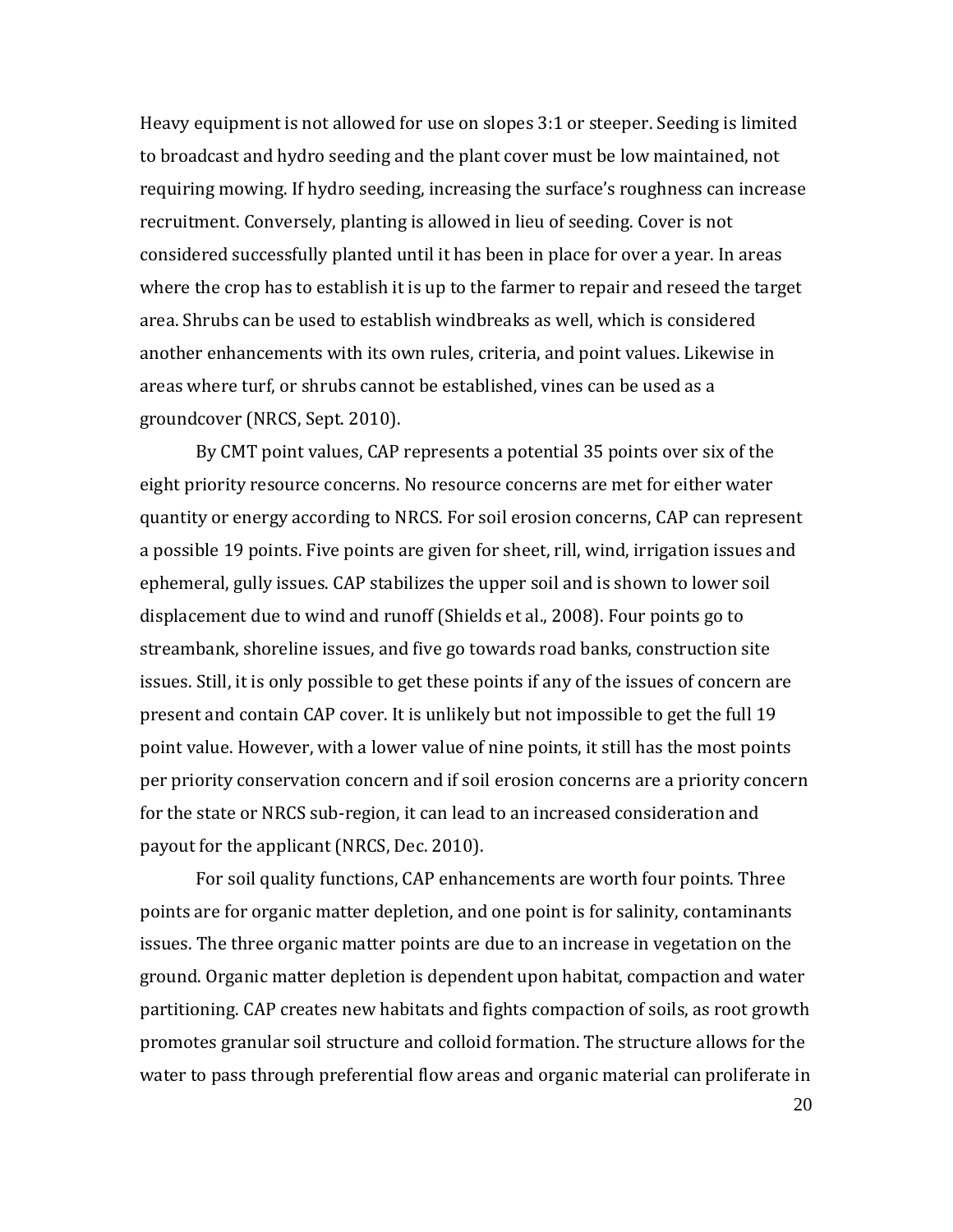the soil. While CAP reduces erosion, it does not lower salts or contaminants in the soil except that which the cover takes up. The plants are designed to be permanent so they cannot be culled to remove the materials from the site. Since the cover helps this issue somewhat it receives one point. Soil water quality functions are also worth four points under CAP for sediment issues due to soil erosion control.

 Air quality concerns are awarded three points by CAP enhancements. They are all for airborne soil particulate concerns. Just as vegetative cover reduces erosion from runoff, it also reduces erosion from wind shear. It is worth less points though since the critical areas are more designated for soil stability and overland flow than wind vulnerability. However there is also a bit of crossover between CAP and windbreak enhancement activities if the shrubs are employed as cover, which can increase the air quality priority concern points for the same instillation. Two points are awarded for planting and increasing quantity, diversity, health, and vigor. Well three points are awarded for addressing animal concerns. There is one point for terrestrial wildlife due to increasing cover and connectivity, and two points for aquatic wildlife mostly for erosion concerns.

 The five priority resource concerns for the state of Montana are soil erosion, soil quality, water quality, plants (biodiversity), and animal concerns. Thirty-two of the potential thirty five possible CMT points possible under CAP enhancements are one of Montana's listed priority resource concerns. It is impossible to tell how much the payout would be since it is weighted against past performance. Also, nine of the points are only possible if the proper installations are on the site. However, since projected costs are paid back for the enhancement if it was carried out during the CSP contract and potential lost revenue is taken into count, the cost to the contract holder is easily less than the long term payout. This is especially true when considering these installations are meant to be permanent and can be extended between CSP contract periods if the program is continued by the US government.

#### Pesticide Use in Montana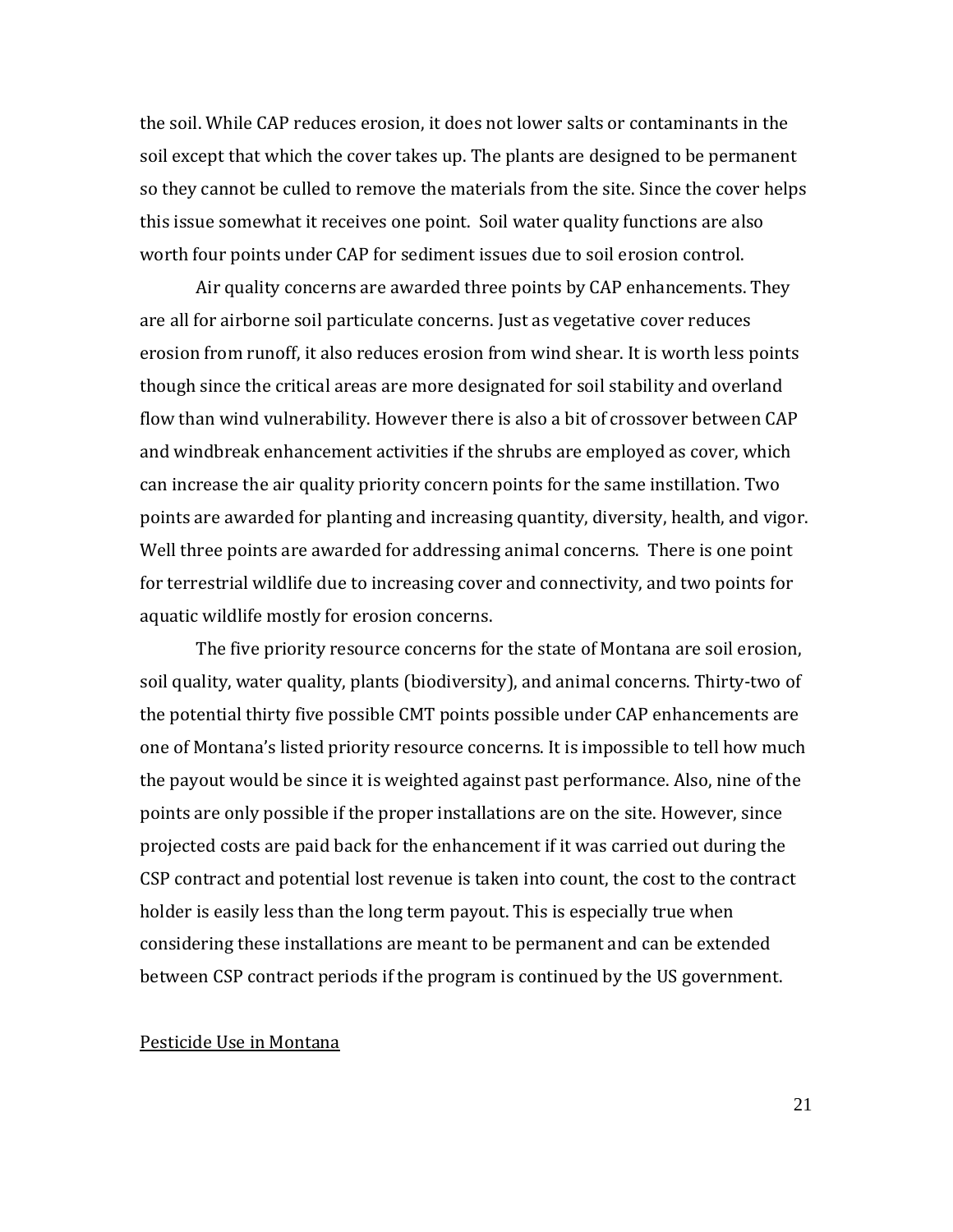Over 5.7 million of Montana's 94 million total acres is involved in wheat production (USDA Ag. Census, 2007). With so much of the state's land used for production, it is important to understand the impacts incurred through various farming practices. The problems typically of greatest concern related to wheat production and water quality are: erosion/sediment loss, nutrient loss (typically N and P), and the leaching/runoff of inorganic compounds in the form of pesticides.

Chemical research and distribution companies like Monsanto lead the industry in the rapid development of new and more effective/efficient chemicals for managing different types of agricultural pests. Seemingly often, sometime after introduction and widespread use of an agrichemical, scientific research surfaces exposing the incredibly negative (often carcinogenic) effects of exposure to the chemical or one of its intermediate forms. For many years, ending in the 1990's one very popular herbicide used nationwide was Atrazine, until a great deal of research exposed Atrazine as having very negative effects on the reproductive systems of aquatic organisms (NRDC, 2009).

Right now in Montana the most widely used herbicide is Roundup® made by Monsanto Corporation, the active ingredient in which is the isopropylamine salt, also known as glyphosate. Glyphosate has a relatively short residence time and is regarded by many farmers and land managers to be a relatively benign chemical compound, but there is some evidence that suggests it may have detrimental ecological effects.

 Glyphosate is a broad spectrum, non-selective systemic herbicide which acts on certain plant enzymes responsible for protein synthesis (Schuette, 1998). It is applied and absorbed through foliar plant tissues where it is transported to meristematic tissue cells. Specifically, it disrupts the shikimic acid pathway which is a precursor to the synthesis to of aromatic amino acids, which are the precursors to plant essential proteins. It is effective on essentially all annual and perennial plants including grasses, sedges, broad-leafed weeds and woody plants (Schuette, 1998). Glyphosate is the active ingredient in the commercially available formulated products Rodeo®, Pondmaster®, Vision®, Accord®, and Roundup®.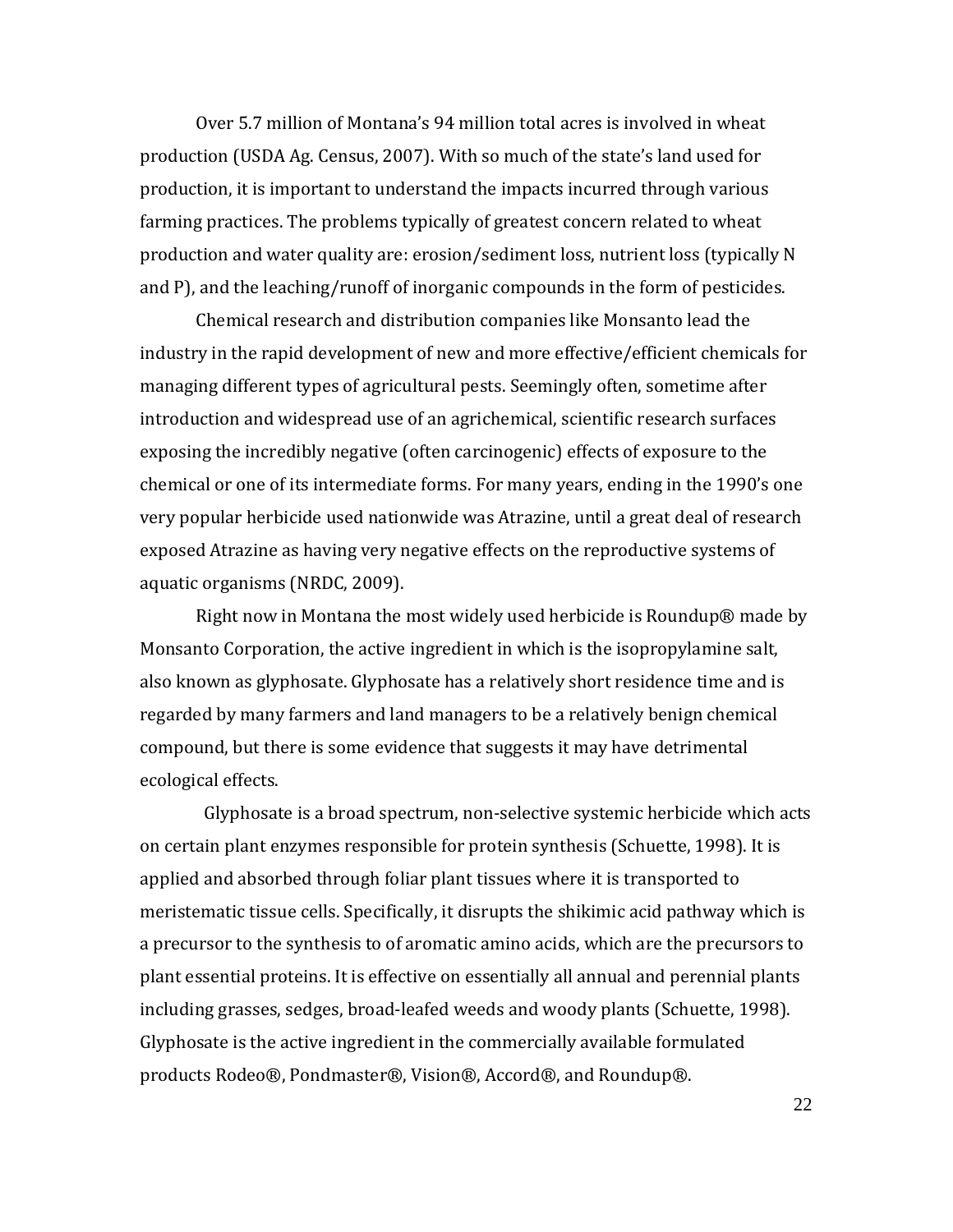Typically glyphosate products are used on crops that have been genetically modified to be resistant to the herbicide's mode of action. However, there is no glyphosate resistant wheat variety available for production. In Montana wheat systems, glyphosate is typically used as pre- and post-crop weed control, and largely as weed control during fallow periods. It is used especially heavily in no till systems where soil erosion and moisture retention are of primary concern. Since it is widely used on virtually all types of cropping systems (aside from organic), there is an inherent risk that some of it can leach or run off into surface and ground water systems. For that reason it is important to understand the environmental fate of glyphosate in soil and water systems.

According to Schuette (1998), glyphosate is only moderately soluble in common organic solvents like acetone and chlorobenzene. It has a high soil adsorption coefficient (Kd=61 g/cm3) and a very low octanol/water coefficient (Kow=0.00033). These numbers suggest that glyphosate has low mobility and only a slight tendency to leach out of soils, because it binds very tightly to soil particles. However, glyphosate is highly soluble in water. Glyphosate is described as being stable in water at a range of pH values and is also considered stable to photodegradation in water. Studies suggest that glyphosate's loss from water is primarily through sediment adsorption and microbial degradation (Schuette, 1998). In natural waters tests by the Environmental Protection Agency (EPA), the half-life of glyphosate was 35-63 days. For all aquatic systems, sediment was found to be the major sink for glyphosate residues (Schuette, 1998). The degradation, primarily microbial, of glyphosate yields multiple intermediates and eventually results in  $NH<sub>3</sub>$ , Phosphorus, and CO<sub>2</sub>.

According to Rick Mulder, head of Water Quality for Montana's Department of Agriculture, glyphosate was not being tested for several years up until 2009, when he decided that it should be put back on the list of chemicals to sample for. Since then, there have been no detections of glyphosate in natural surface or ground waters. However, Mr. Mulder indicated that in 2011, samples of storm flows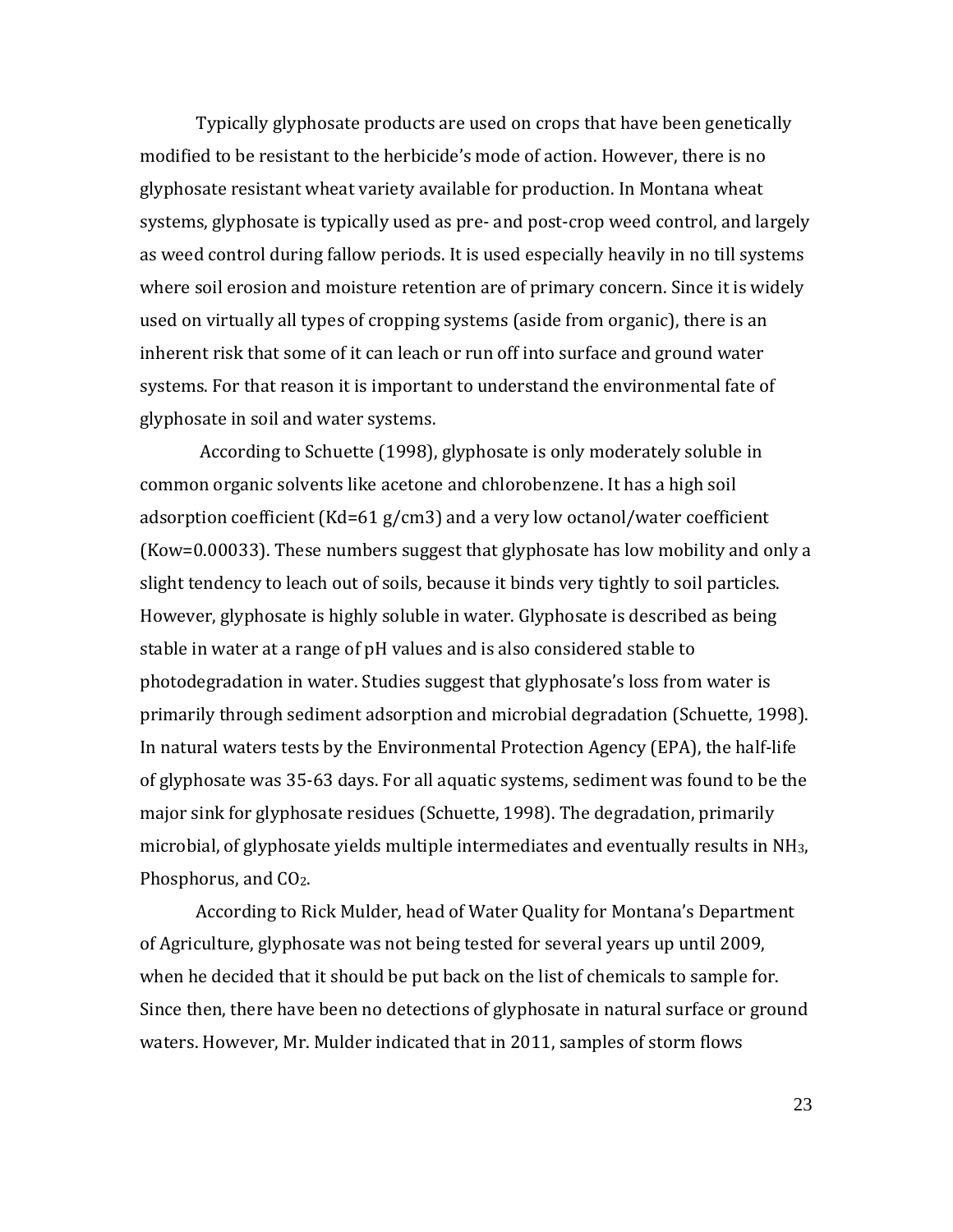detected glyphosate in significant levels. No conclusive reason was given as to why it is only being detected in storm flows.

Single-dose acute oral studies conducted for the EPA's Registration Eligibility Decision (RED) indicate that glyphosate is practically non-toxic to upland birds and only slightly toxic to waterfowl. Tests on warm and cold water fish indicate that glyphosate is slightly to practically non-toxic to both types (Folmar et al., 1979). Glyphosate's low octanol/water coefficient and low fat (lipids) solubility indicate that it has a very low tendency to bioaccumulate (Schuette, 1998).

A study performed by the USDA to determine the toxicity of glyphosate to mammals observed no cellular changes in mice fed glyphosate at a concentration of up to 300 ppm in the diet for 18 months. When glyphosate is formulated as in Roundup®, Vision®, or Accord®, it becomes more toxic to animal species due to the presence of surfactants. Surfactants are typically petroleum-based compounds, which act to reduce surface tension in a solution, in this case to ease application. In a study conducted for the EPA's RED, the formulated surfactant MONO818 is slightly toxic to the invertebrate *Daphnia magna* and moderately toxic to rainbow trout. In these cases toxicity is highly dependent on pH (Folmar et al., 1979). The EPA has set a drinking water Health Advisory (HA) for glyphosate at 800 ppb for effects other than cancer risk. Glyphosate is listed in EPA's group D for cancer risk, which means there is not enough evidence to demonstrate that it is a cancer risk (Schuette, 1998). Nearly all the research available reports glyphosate as essentially nontoxic to most organisms. However, one study performed by a French research group documents the differential effects of glyphosate on human placental cells and aromatase (Richard et al., 2005).

 Aromatase is an enzyme responsible for a key step in the biosynthesis of estrogens. This study concluded that glyphosate acts as a disruptor of the mammalian cytochrome P450 aromatase activity from concentrations 10 times lower than the recommended agricultural use. It can also affect aromatase gene expression. It was determined that glyphosate in Roundup® formulation may multiply its endocrine effect, and that Roundup® is considered a potential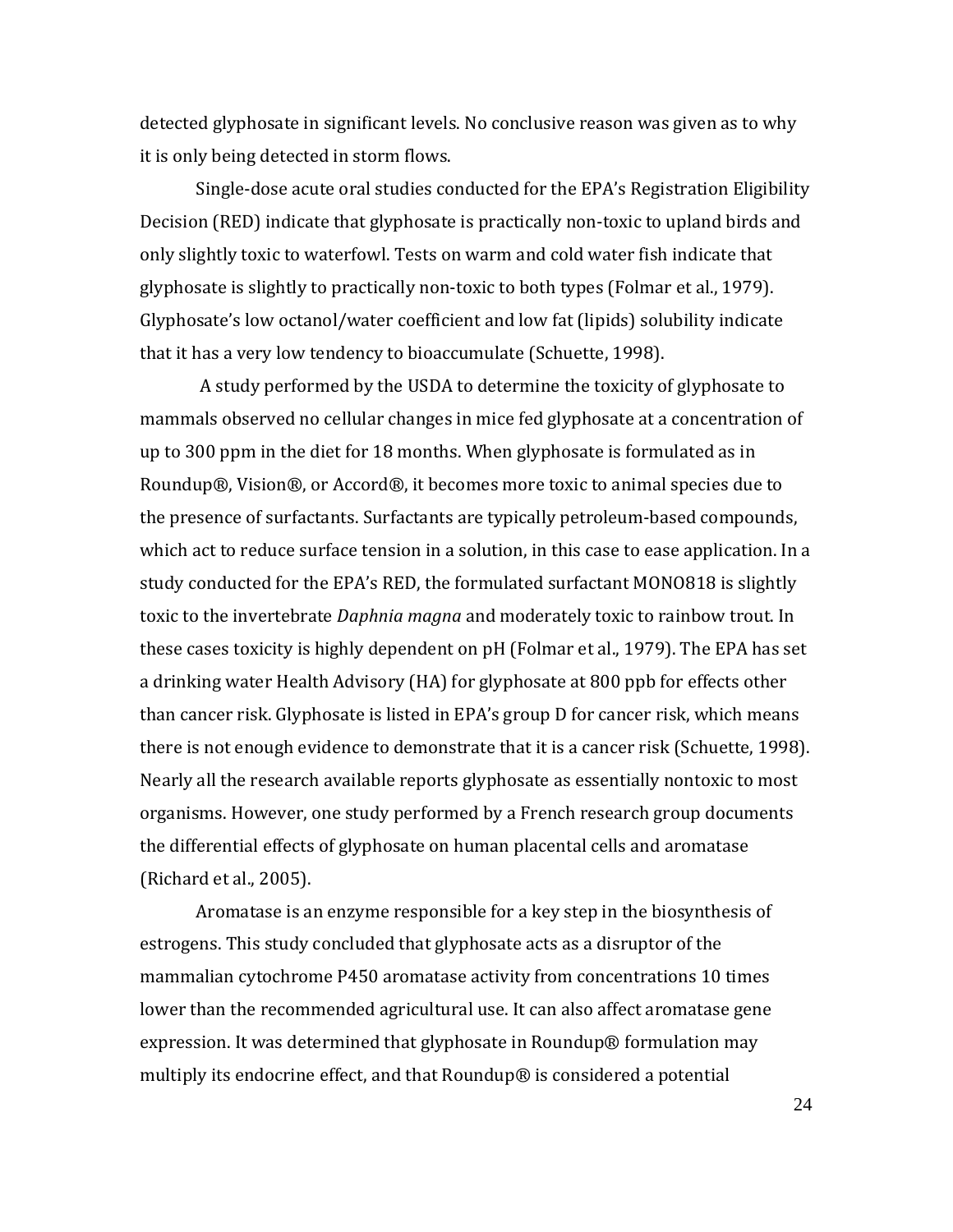endocrine disruptor. Furthermore, at higher concentrations (still well below classical agricultural dilutions), the toxicity of Roundup® on placental cells could induce reproductive problems (Richard et al., 2005).

What effects, if any, have CSP incentives had on glyphosate use since wide scale implementation of CSP in last decade? With the future of CSP and other conservation programs being so precarious, what might the effects be if the loss of these incentives becomes a reality? These are important questions to consider when we think about the future of large-scale wheat farming practices in the state. It has been demonstrated that glyphosate can have negative effects not only on aquatic organisms, but on humans as well. If CSP incentives have inspired farmers to use lower concentrations of herbicides and explore alternate weed control methods, what will happen to quantities of applied agrichemicals if these programs are ended? In the end these environmental problems are products of human design. Only when people are fully aware of the negativity of certain agricultural practices, can they take a stand to inspire far-reaching change within the current, corporate run, "big agriculture" paradigm.

#### Fish and Wildlife Concerns

In Montana, agriculture systems are a source of nutrient pollution to water bodies that can be toxic to fish. Water quality is critical to fish health. Water quality standards are set by each state to regulate the cleanliness and the purity of the water body. The standards are influenced by water use, water quality criteria are to protect those uses and determine if they are being maintained (EPA, 2011). Typical water uses include protection and propagation of aquatic species, wildlife, recreation, and water supply for public use, agriculture and industry (EPA, 2011).

 Water draining from agricultural lands and into surrounding water bodies can cause a buildup of toxins, as well as cause reproductive and developmental problems in fish (Fish and Wildlife, 2011). Nitrogen is highly mobile nutrient that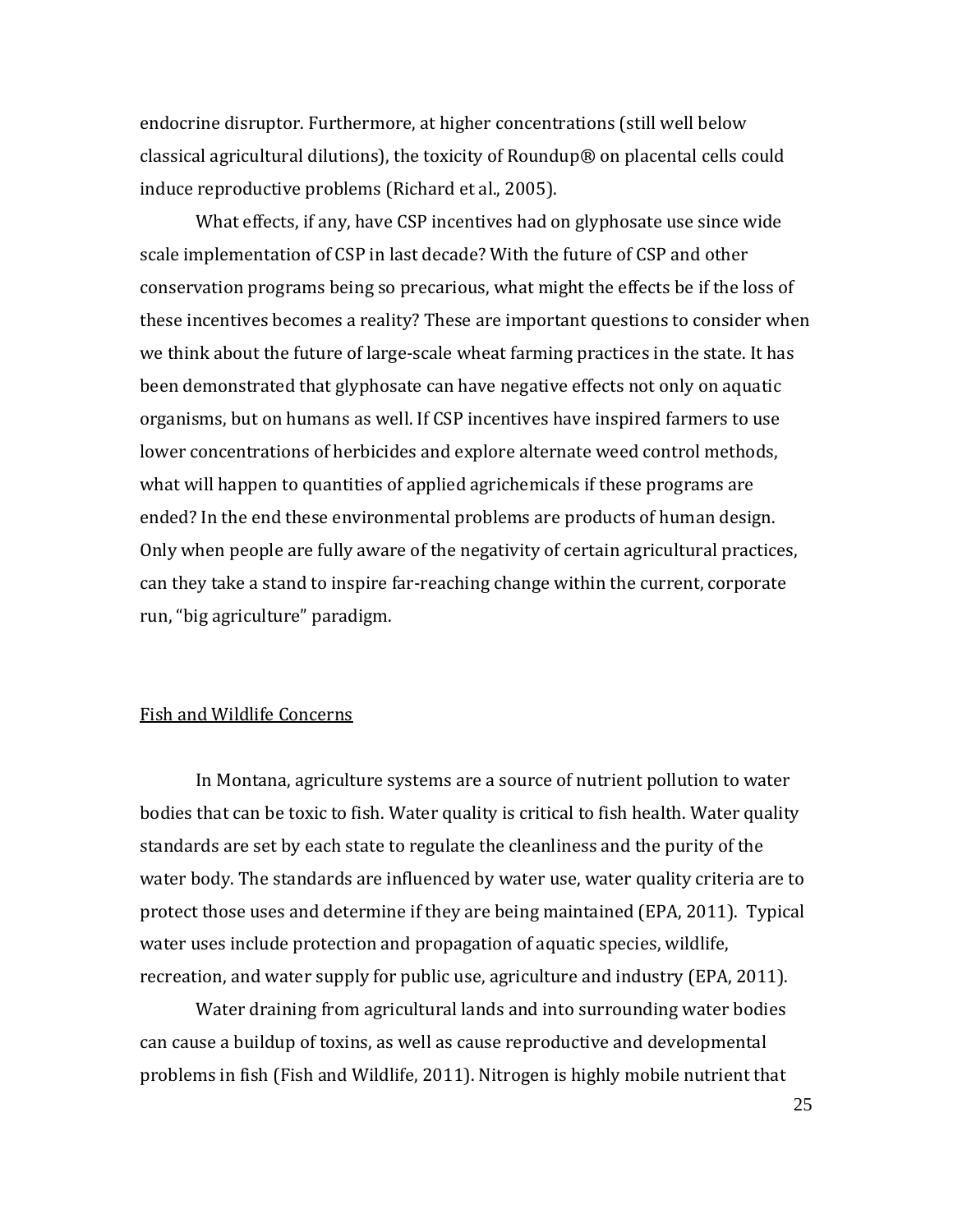can be volatilized or leached into surface water and ground water. A significant proportion of a poorly timed nitrogen fertilizer applications can be lost via leaching and runoff before the target crop has a chance to use it (Lory and Cromley, 2006). Also if excessive nitrogen is applied, the unused nitrogen can be lost through runoff into nearby rivers and streams.

 Once in a stream, nitrogen can become a dissolved gas that becomes problematic if its levels are above 110 percent (Swann, 2011). Gas bubble disease is a symptom of gas super saturation. The signs of gas bubble disease can vary, bubbles may reach the heart or brain, and fish die without any visible external signs. Other symptoms may be bubbles just under the surface of the skin, in the eyes, or between the fin rays (Swann, 2011).

 Ammonia, which is a form of nitrogen in the gas phase, may pollute rivers and be of organic origin, like agricultural wastes, excess fertilizers and livestock waste (Svobodova, 2011). Molecular ammonia (NH3) can readily diffuse across the tissue barriers where a concentration gradient exists, and can be toxic to fish at high enough levels. Ammonia has a toxic effect on the brain (Swann, 2011). Improving nitrogen management improves both water quality and the effectiveness of fertilizer nitrogen for meeting agronomic goals (Lory and Cromley, 2006).

 Agriculture based chemicals, like glyphosate, end up in nearby stream and rivers through leaching or runoff from fields with excess chemicals. Montana farmers use glyphosate to kill weeds, especially annual broadleaf weeds and grasses known to compete with crops (EPA, 2011). Glyphosate may enter aquatic systems through accidental spraying, spray drift, or surface runoff. It dissipates rapidly from the water column as a result of adsorption and biodegradation. The half-life in an aquatic environment for glyphosate is 7 days (Patterson, 2004). Sediment is the primary sink for glyphosate. After spraying, glyphosate levels in sediment rise and then decline to low levels in a few months. Due to its ionic state in water, glyphosate would not be expected to volatilize from water or soil. Based on its water solubility, glyphosate is not expected to bioaccumulate in aquatic organisms. It is minimally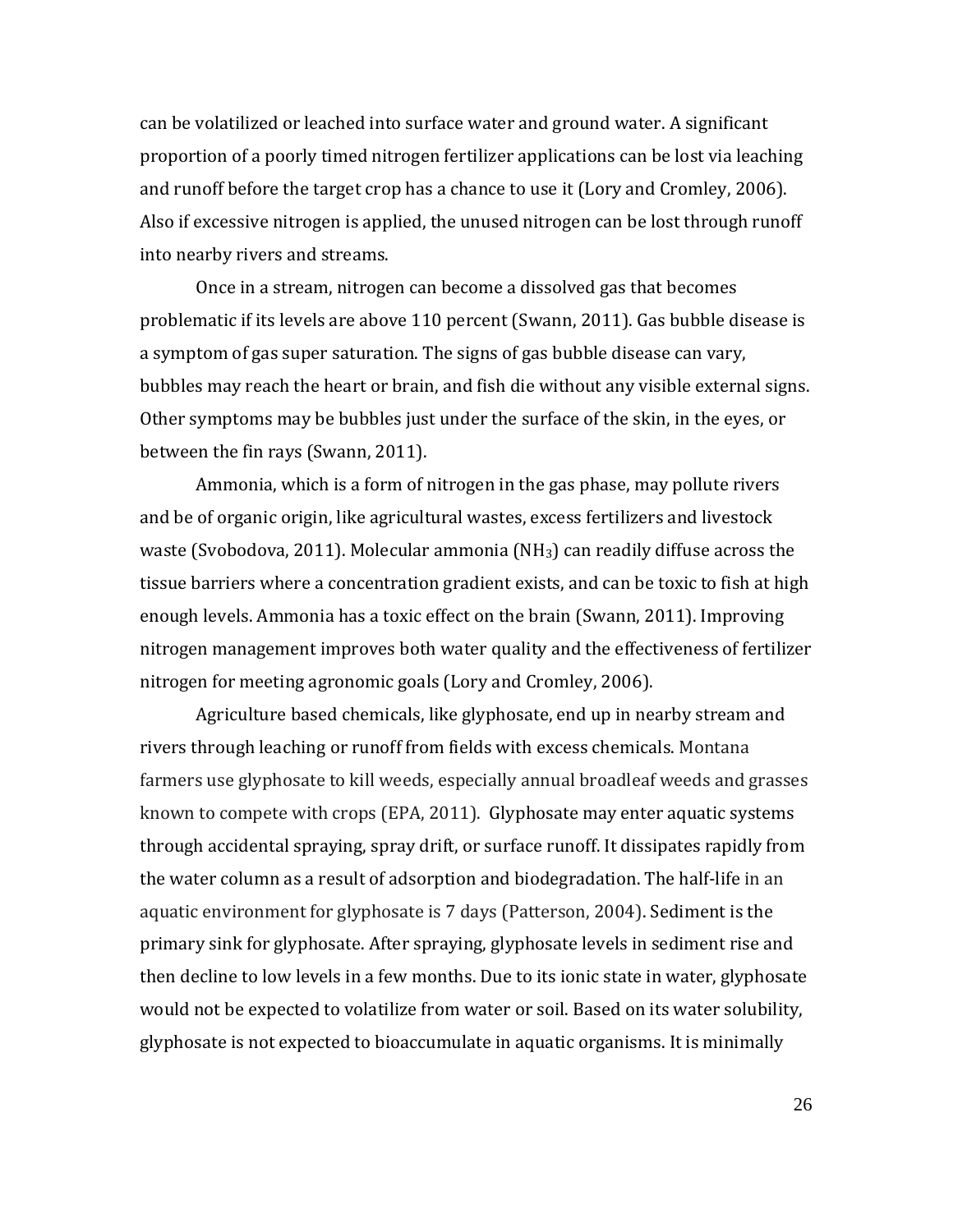retained and rapidly eliminated in fish, birds, and mammals. The glyphosate in fish following a 10-14 day exposure period was 0.2 to 0.3 (Patterson, 2004).

 Water quality is a major component of the CSP program. Farmers can apply multiple types of enhancements that will help improve the water quality, and improve fish habitat and health. Some enhancements that a farmer might implement are: 1) to apply nutrients no more than 30 days prior to planting; 2) to use controlled release nitrogen; 3) to grow cover crops to scavenge nitrogen; 4) to use precision agriculture nutrient application; 5) to reduce nutrient concentrations and 6) to use a legume as a nitrogen source (NRCS, 2011). Each of these enhancements limits the amount of nutrients that are applied to crops to prevent excess nutrient runoff into water bodies. For example precision agriculture nutrient application is a farm management concept based on observing and responding to field variations. It relies on new technologies like satellite imagery, information technology, and geospatial tools. It is also aided by farmers' ability to locate their precise position in a field using satellite positioning system like GPS.

The United States Department of Agriculture (USDA) NRCS is devoted to improving agricultural practices to increase crop production. One of ways they do this is working directly with landowners to fund their conservation efforts. CSP is a voluntary conservation program funded by the Farm Bill and administered by the NRCS that offers payments to producers who currently implement conservation practices (www.nrcs.usda.gov). Lands eligible to adopt CSP include cropland, pastureland, rangeland, and non-industrial forestland. Through CSP, NRCS will be able to provide technical and financial assistance to address resource and environmental concerns (www.nrcs.usda.gov). To efficiently deal with the wide range of environmental issues, the CSP program is administered via enhancements. Enhancements are activity sheets that direct the land owner on how to accomplish his/her goals and what requirements must be met.

Enhancements include methods of improving air quality, animal production, soil erosion and quality, energy, plants, and water quality. While these enhancements are listed under the above concerns, many have indirect benefits,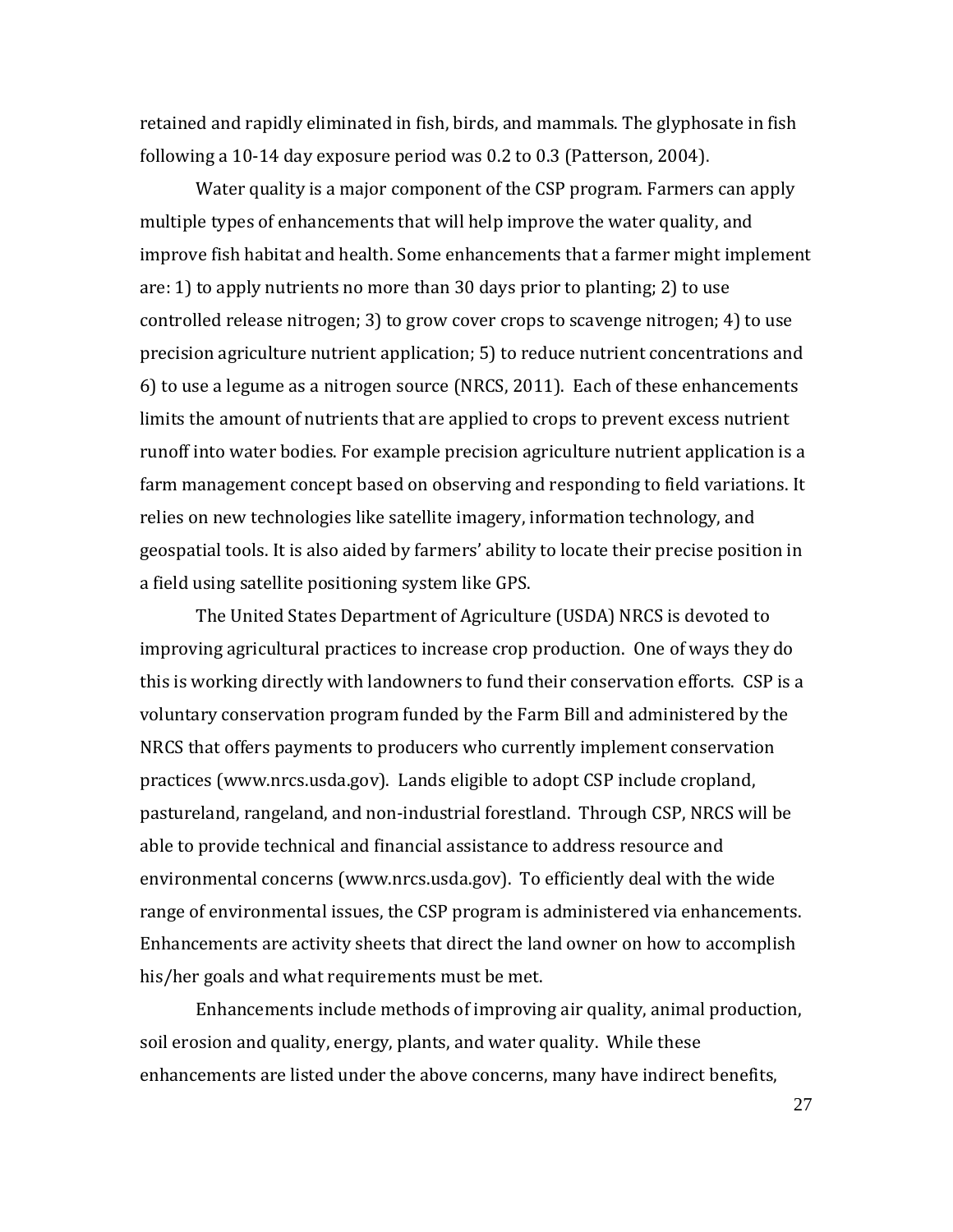such as wildlife habitat enhancement, that are not specifically categorized as so. Wildlife habitat enhancement falls under many of the conservation issues, as each enhancement increases wildlife habitat conditions, recruitment of wildlife species in the area also increases. Data provided by the NRCS shows the number of acres each type of enhancement resulting in wildlife habitat improvement was applied to over the last three fiscal years in Montana (Table 1).

The total number of acres implementing animal enhancements was 84.62% of the total area implemented with CSP measures, of which, 15% was cropland (Table 1). These programs enhance wildlife habitat, especially presence of food and cover. Examples of such enhancements include harvesting hay in a manner to safely flush wildlife, modifying stock tanks to allow wildlife to escape, creating wildlife corridors to permit migration, and restoring habitat for food and cover.

Soil quality enhancements account for 13% of the total area using CSP, 99.88% of which was cropland (Table 1). These enhancements focus on improving different soil aspects, for example, seeding deep rooted plants to decrease compaction, or altering production methods to reduce erosion and other detrimental soil effects. Water quality enhancements include methods to improve riparian areas and decrease runoff contamination. Water quality enhancements were applied on 2.3% of the total area using CSP, of which, 12.48% was cropland (Table 1). Over the last three fiscal years, about 26% of the 251,554.9 acres of land implemented with CSP wildlife enhancement measures were cropland (Table 1). Such a commitment to conservation methods is encouraging; it shows a significant interest in methods to improve agricultural practices to develop wildlife habitat.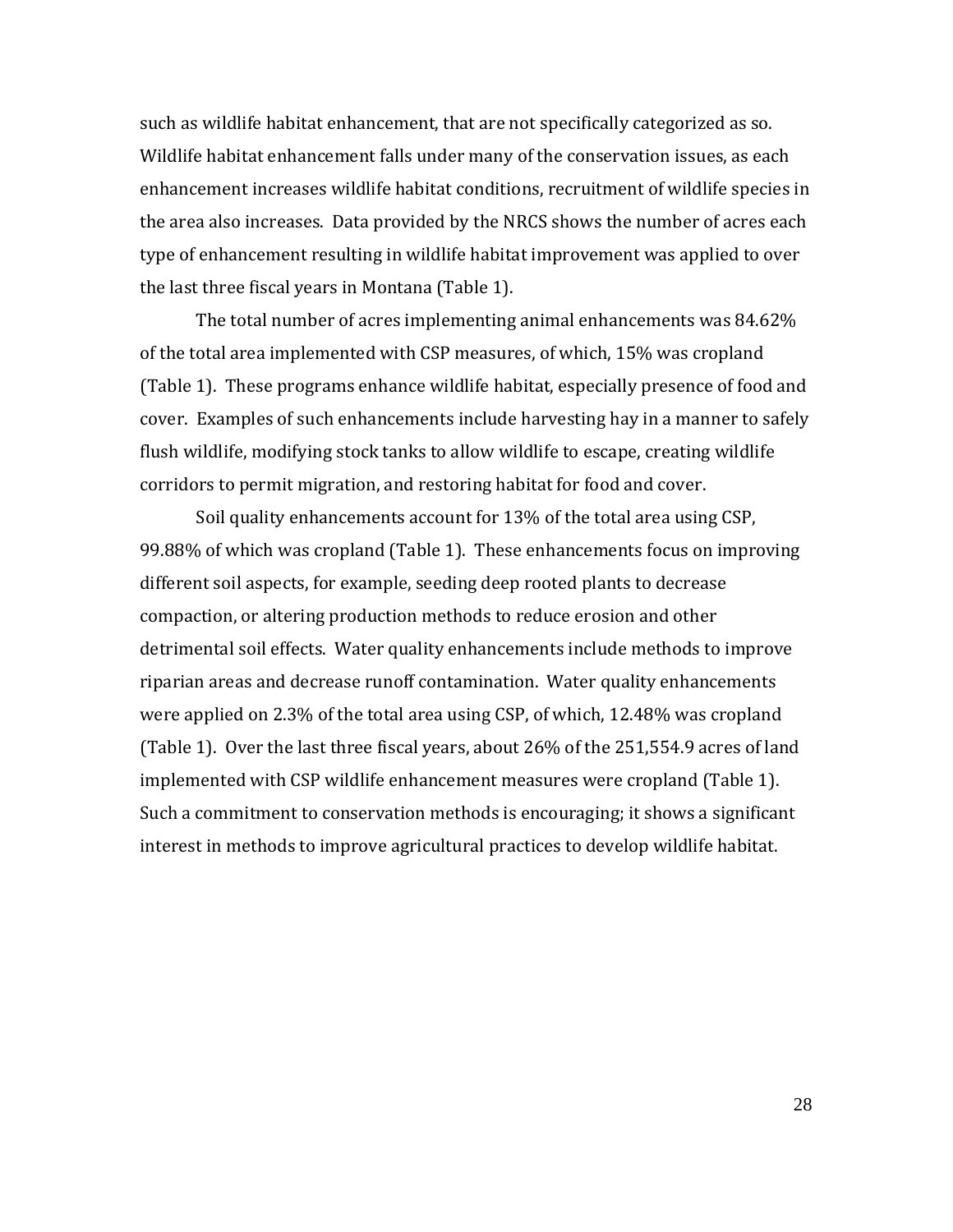| <b>Acres of Applied Wildlife</b><br><b>Enhancements in Montana</b> |                                           |                      |                                      |
|--------------------------------------------------------------------|-------------------------------------------|----------------------|--------------------------------------|
| <b>CSP Enhancement</b>                                             | Acres of<br><b>Cropland (Hay</b><br>land) | Acres of<br>Cropland | <b>Total Acres</b><br><b>Applied</b> |
| <b>Animal Enhancement</b>                                          |                                           |                      |                                      |
| <b>Total</b>                                                       | 11,014.6                                  | 32,071.6             | 212,872.0                            |
| <b>Soil Enhancement</b>                                            |                                           |                      |                                      |
| <b>Total</b>                                                       | 0.0                                       | 32,834.4             | 32,871.4                             |
| Wetland, Riparian, and Other<br><b>Water Quality Enhancements</b>  |                                           |                      |                                      |
| <b>Total</b>                                                       | 0.0                                       | 725.3                | 5,811.5                              |
| <b>Overall Total</b>                                               | 11,014.6                                  | 65,631.3             | 251,554.9                            |

**Table 1**: Acres, provided by Joseph Fidel, Resource Conservationist of the Bozeman Montana Area NRCS Office, of applied wildlife enhancements; implemented over the last three fiscal years in Montana.

Many of the enhancements implemented by CSP can improve wildlife habitat, potentially leading to higher recruitment of wildlife species. While the general public usually recognizes the importance of wildlife conservation, not all wildlife species are equally treated; species often overlooked are insect pollinators. Insect pollinators provide ecological services to agricultural producers and natural ecosystems by increasing seed sets and yield, maintaining plant species viability and sustainability through pollination. Many agricultural areas suffer from a lack of sustainable pollination systems, resulting from a shortage on managed, indigenous, or imported pollinators (Kevan et al., 2001). This decrease in pollinators could have serious consequences in agricultural areas, influencing global crop production, thus affecting a good portion of food consumed in the human diet and global food markets (Aizen et al., 2008; Gallai et al., 2009). This decline can also affect the maintenance of wild plant diversity and ecological stability (Potts et al., 2010).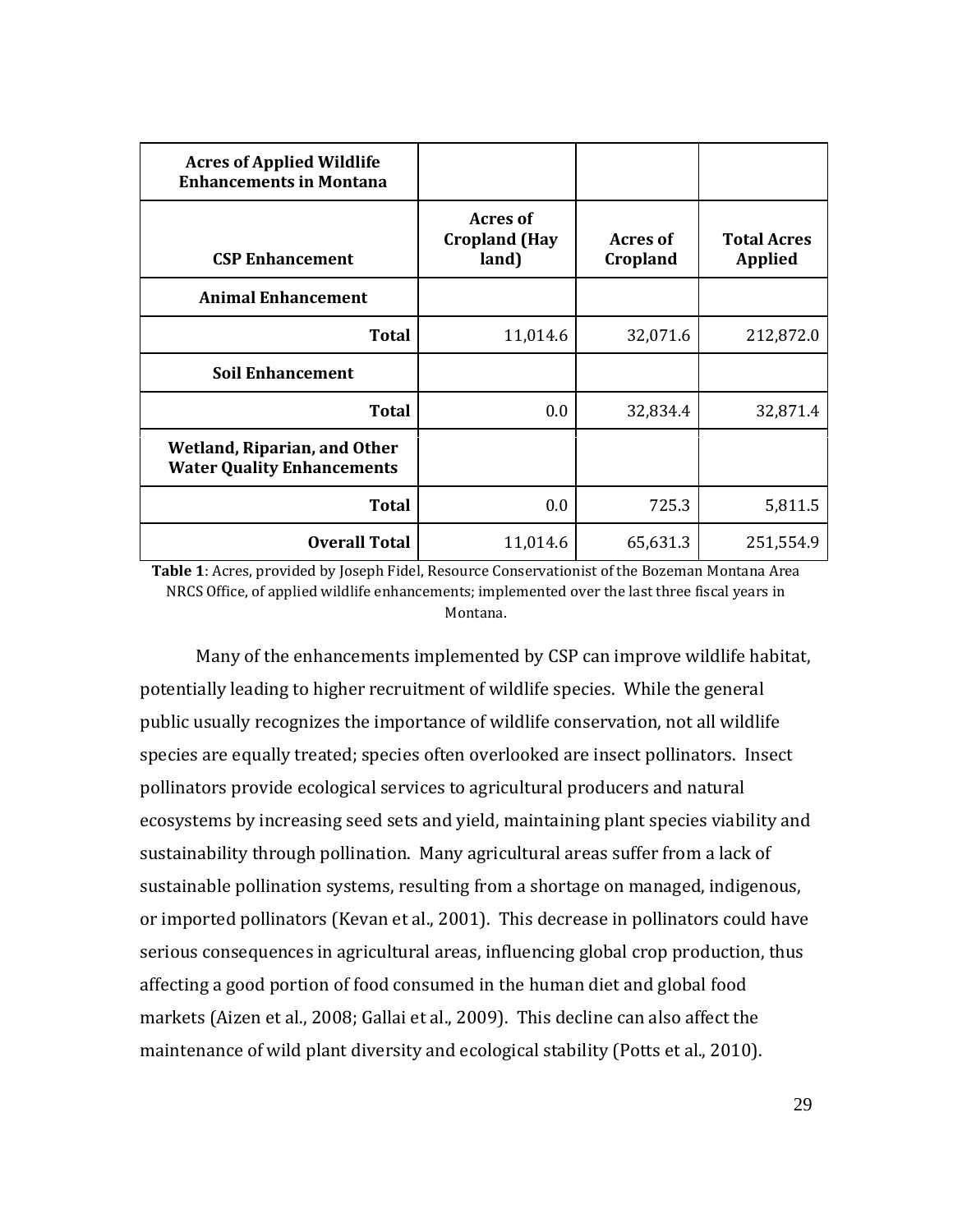The first CSP enhancement directly encouraging improvement of habitat for pollinators is PLT01. The increase in pollinators can lead to higher quality fruit and productivity per acre. This improvement in habitat will also provide a food base for additional wildlife species and may increase populations of other beneficial insects, reducing the need for pesticides. According to the *2011 CSP Montana Enhancement Workbook*, this is accomplished by seeding vegetation favored by insect pollinators, for example, species reliant on insect pollination for reproduction, often producing pollen with high amounts of nectar. These plants are seeded in non-cropped areas, such as field borders, buffer strips, riparian vegetation, and other cover buffers.

The second enhancement leading to habitat improvement for insects is PLT08, which focuses on increasing habitat suitable for beneficial insects used for pest management. For example, wheat stem sawflies inhabit the upper portions of wheat stubble; their habitat is created when wheat is cut higher on the stem (USDA, 2011). By altering harvest practices, wheat stem sawfly populations can be controlled. Other habitat development activities are specific to the pest in question and are applied based on recommendations from land grant university experts. While the CSP program offers ways to improve wildlife concerns, there are other Farm Bill programs available for landowners address issues with wildlife. Two popular programs are the Conservation Reserve Program (CRP) and the Environmental Quality Incentives Program (EQIP).

The CRP program provides technical and financial assistance to eligible farmers and ranchers to address soil, water, and related natural resource concerns (USDA, 2011). This program reduces soil erosion, protects the nation's ability produce food, reduces sedimentation in streams and lakes, improves water quality, establishes wildlife habitat, and enhances forest and wetland resources (USDA & NRCS, 2011). It encourages farmers to convert highly erodible cropland or other environmentally sensitive acreage to vegetative cover, such as tame or native grasses, wildlife plantings, trees, filterstrips, or riparian buffers (USDA NRCS, 2011). The Commodity Credit Corporation (CCC) provides participants with annual rental payments and cost-share assistance for implementing approved conservation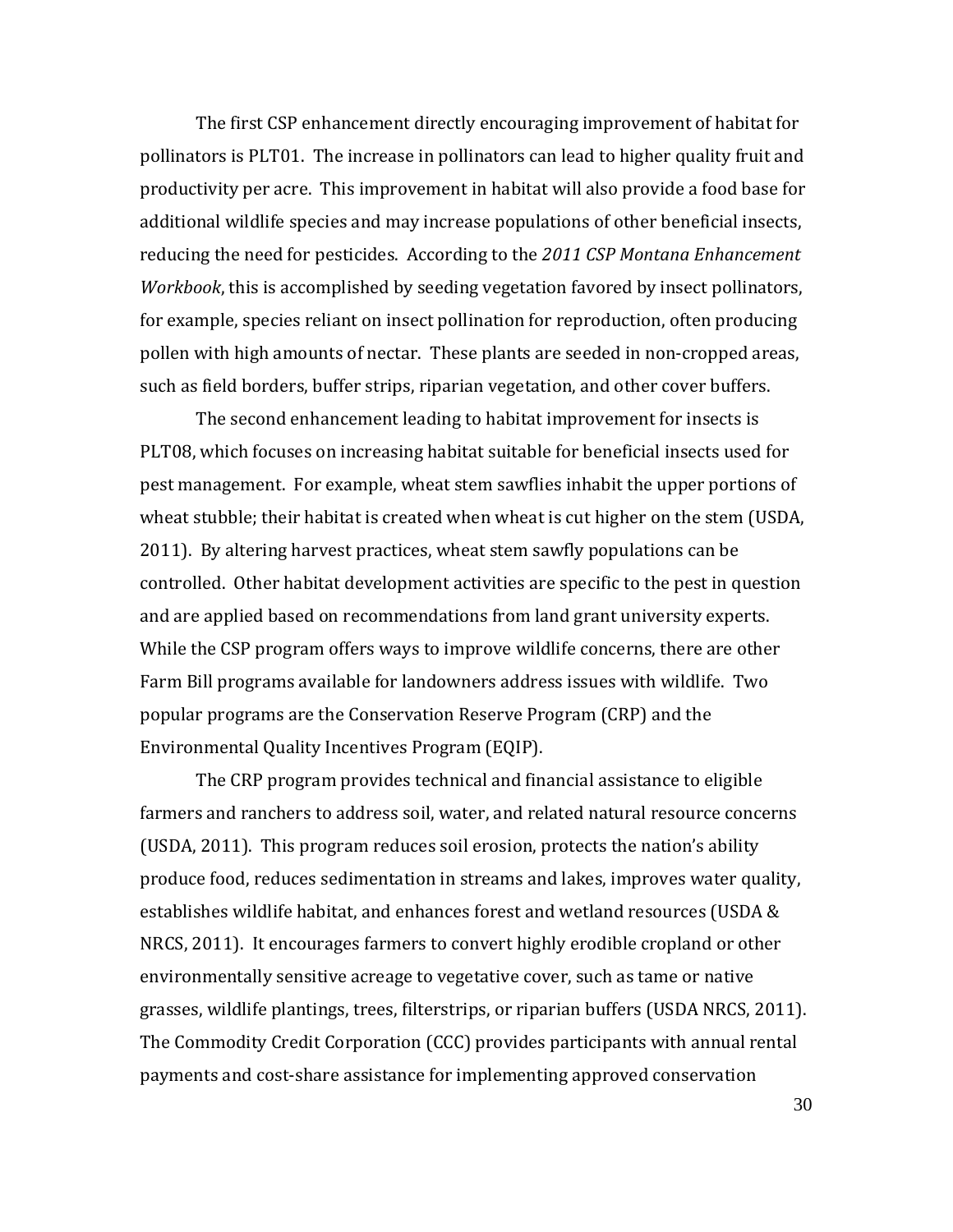practices (www.fsa.usda.gov). The rental payments are based on the agricultural rental value of the land and up to 50% of the establishment cost can be covered by cost-share assistance. Participants enroll in CRP contracts for ten to fifteen years (www.fsa.usda.gov). CRP is administered by the Farm Service Agency (FSA), with technical assistance provided by the NRCS (USDA & NRCS, 2011).

EQIP promotes agricultural production, forest management, and improvements to environmental quality. EQIP aids farmers and ranchers meet Federal, State, Tribal, and local environmental regulations (USDA & NRCS, 2011). Through EQIP, NRCS provides financial and technical assistance to farmers, ranchers, and other land owners who face threats to wildlife habitat, surface and groundwater conservation, energy conservation, soil, water, and air quality, and other natural resource concerns on their land (USDA & NRCS, 2011).

By working with federal agencies, such as the FSA and NRCS, agricultural producers, private landowners, and other interested parties can implement conservation measures to improve natural resources, habitats, increase production, and collect some monetary compensation for their actions. This provides a good incentive to retain current CSP operators and cultivate new ones. Since, we share our land with wildlife, we must find a compromise between our needs and theirs. More specifically, we must find a compromise in land use between wildlife habitat and human use. In market economies, prices are normally used to provide signals regarding resource availability. In situations regarding natural resources, however, these signals are often unclear. While no reasonable amount of effort will produce very precise estimates of wetland values (Costanza, 1989), it is possible to estimate their value to society by researching the agendas, funding inputs and opportunity costs associated with their preservation.

The Conservation Reserve and Wetland Reserve Programs (CRP & WRP) are the two main programs in the U.S. focused on withdrawing land from active agricultural use and allowing it to remain as a natural area. The primary goals of both CRP and WRP are to facilitate conservation and habitat protection; implied are the secondary goals of sustaining wildlife populations for the enjoyment of the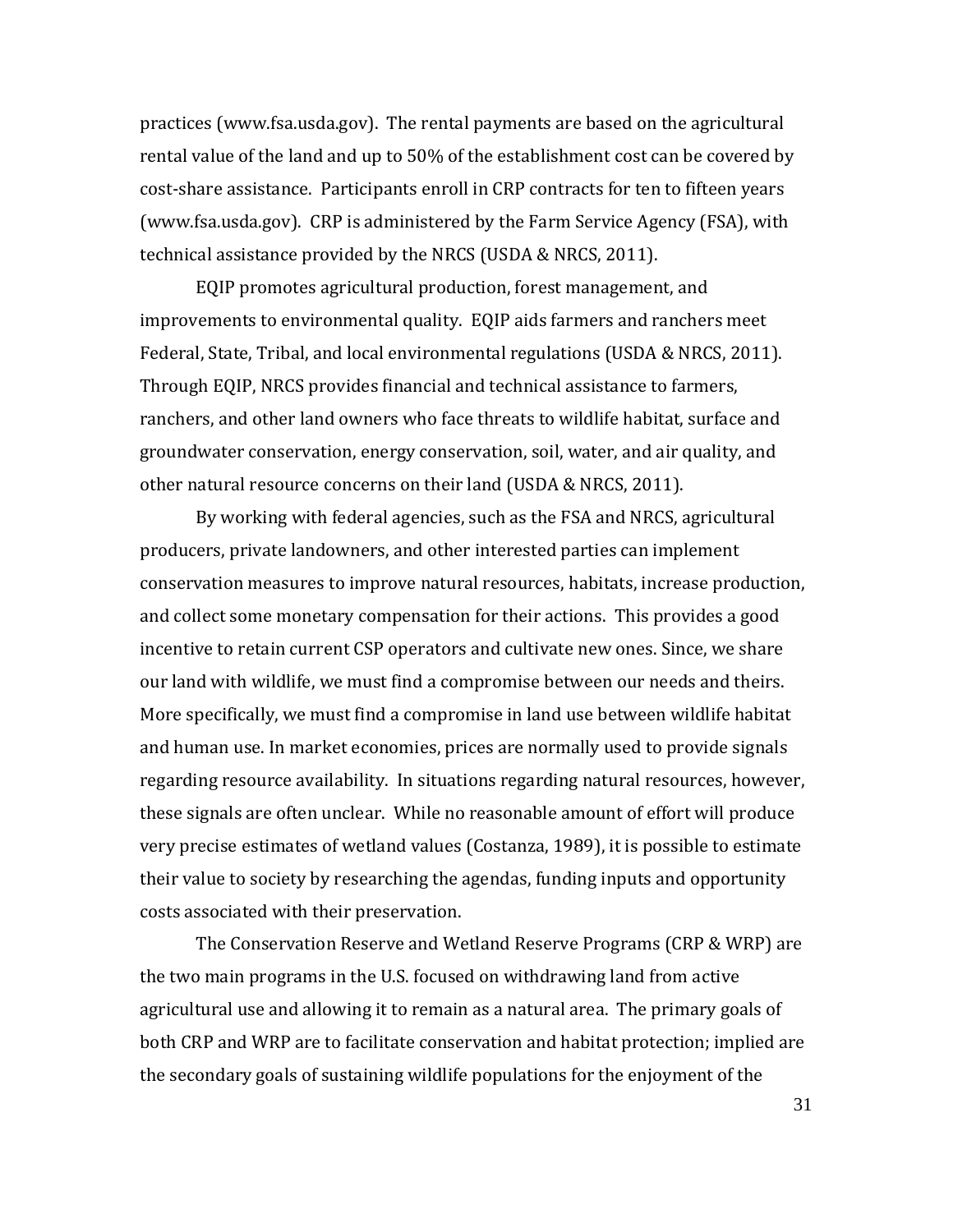nation's outdoor recreation enthusiasts. The reserve programs depend on publicprivate partnerships, including those formed between the public demand for habitat and private landholders, and those formed between private groups and private landholders. Private organizations such as the international, non-profit Ducks Unlimited have completed countless restoration and conservation projects in partnership with CRP and WRP (Ducks Unlimited, 2007). While it's true that many of these private groups are motivated by their own agenda, usually involving plentiful generations of waterfowl to be viewed or harvested, the positive externalities of the situation are immeasurable. For example, for each species of game animal using the habitat, there are countless other members of the local ecosystem benefiting.

Waterfowl populations were in decline during the early 1980s and this lead to the conception and execution of the North American Waterfowl Management Plan (NAWMP) by the United States and Canada, followed by Mexico. The plan identified wetland and grassland losses in the Prairie Pothole Region (PPR) of North America as the major causes of waterfowl population declines. Wetland loss, due primarily to drainage for conversion to cropland, had been estimated at 35% in the PPR of South Dakota and 49% in North Dakota (Dahl, 1990). Declining duck nest fecundity (dependent on the probability that greater than or equal to 1 egg in a nest hatches) throughout the PPR since 1935 has been a major factor in declining duck populations (Beauchamp et al., 1996). A subsequent study concluded that duck nest success throughout much of the U.S PPR was insufficient to maintain population levels for mallards (Anas platyrhynchos) and northern pintails (A. acuta) (Dahl. 1990).

By 1998, CRP was in full swing and waterfowl nest densities and nesting success in CRP fields was similar to those occurring in grassland habitats managed specifically for waterfowl. The presence of CRP grasslands has been postulated to have improved the quality of existing duck nest habitat by dispersing nests over a larger area (Burger et al., 1998). Most of these lands were retired marginal cropland. These lands were generally highly erodible, now more stable thanks to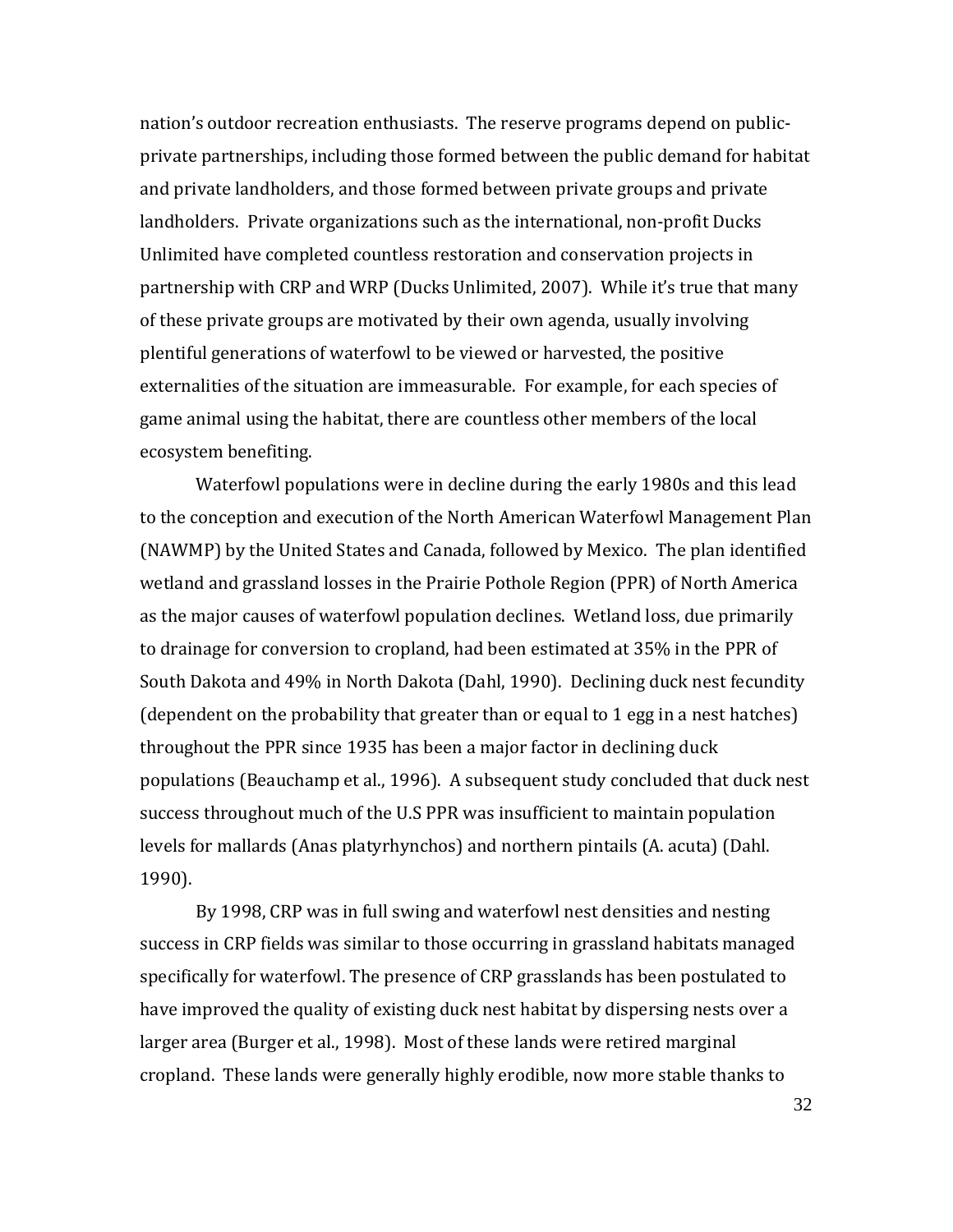the permanent vegetation. This permanent vegetation also functions as excellent cover for upland nesting waterfowl and other wildlife (Schultz, 1990). The implied economic sacrifices and environmental benefits are difficult to compare in any quantitative fashion, even before becoming further confounded by the substantial recreation-based economic *gains* made by the trade-off, however there is a quality attributed to habitat preservation efforts which is impossible to put a price on, which is sustainability.

It's not a question of whether or not sustainable farming practices are possible to adopt, it's a question of what scale sustainable farming practice is actually attainable. What fraction of our fertile land can we actually work indefinitely? Have we passed the tipping point already? These questions are beyond the scope of this paper, but this question is not: How sustainable is natural habitat? Natural areas recycle and revitalize the elements that make up our biosphere, even making up for shortcomings in sustainability elsewhere. So the \$2 billion of federal dollars spent on CRP and the \$200 million spent on WRP (Ferris et al., 2009) are essentially going toward negating gaps in sustainability present in most of our other activities. This is not to say that human needs are not important. We would all like to sustain ourselves by eating food that was once grown on cropland. Rather, sustainability takes place on a time scale larger than between now and dinnertime and involves more than direct benefits to humans.

CRP and WRP are components of the Federal Farm Bill that, in collaboration with private organizations, fund an increase in the quantity of waterfowl-relevant ecosystem structures. That said, robust ecosystem structure is not the only factor contributing to flourishing populations of waterfowl. Another element necessary for waterfowl habitat conservation is ecosystem function, and while generally provided for by the mere existence of the habitat, another component of the Farm Bill exists to control these more qualitative aspects of waterfowl habitat preservation, including soil, water and air quality. CSP is charged with the task of forming similar partnerships with landowners, except that where CRP and WRP deal more with ecosystem quantity, CSP (having motivations and goals similar to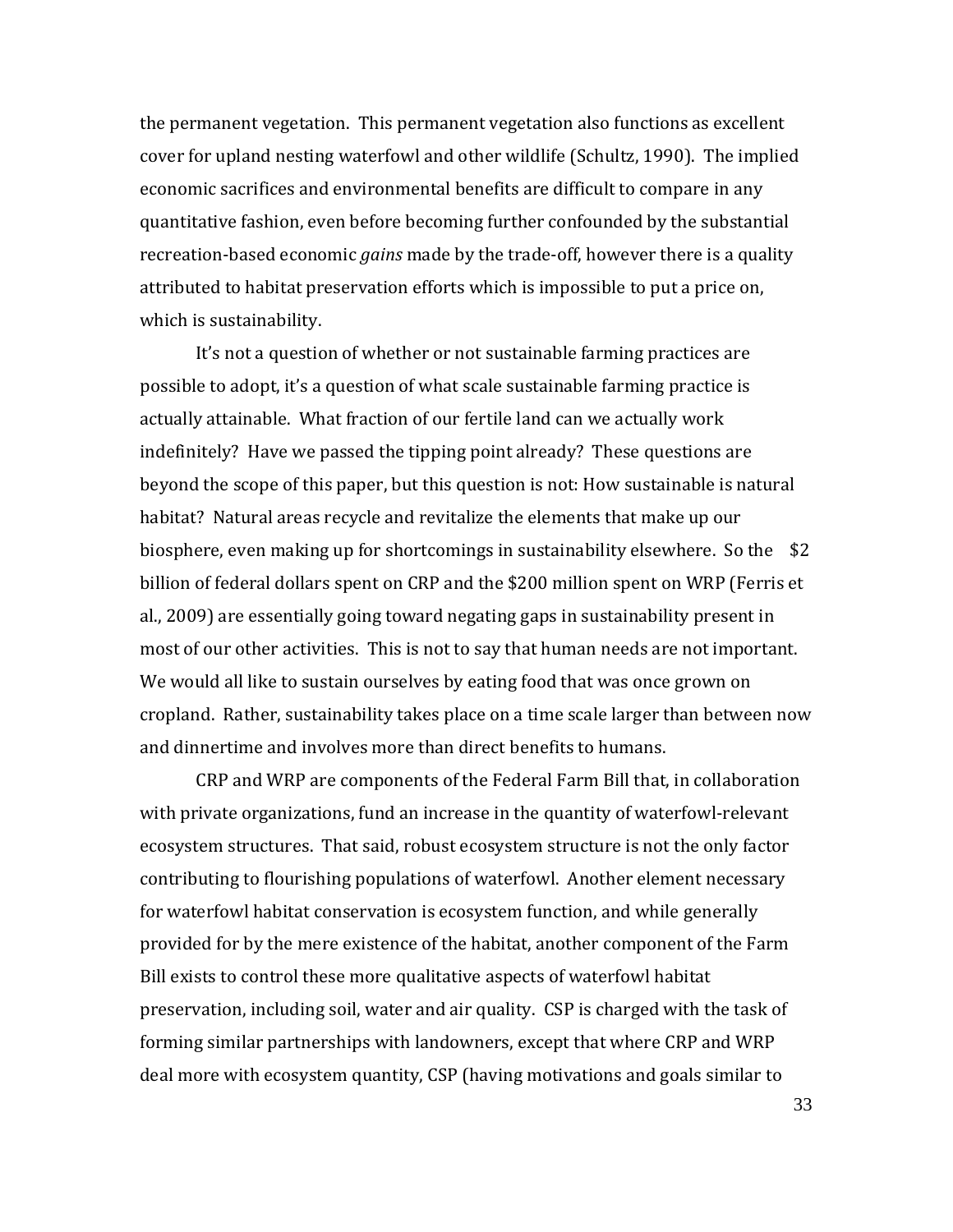CRP/WRP) goes about accomplishing them not by the structural approach of CRP/WRP. Instead, CSP facilitates partnerships focused on minimizing harmful inputs to natural habitats (wetland habitats where applicable). If CSP functions in collaborative harmony with CRP/WRP, waterfowl will not only have a place to live but the means to thrive.

 Over the past two centuries, agriculture in the United States has seen many changes. As the country grew, so did the farms. Research and innovation continued to speed up the pace for farmers who could now grow crops with a much higher yield. This fast pace growth, however, came with consequences to the land. Soil has been lost, water quality has gone down, and species diversity is suffering. However, with the right awareness, research and policy making, these environmental issues can be resolved. The Conservation Stewardship Program (previously the Conservation Security Program) is just one policy example that works towards addressing and resolving these issues.

Originally it was created to manage at risk watersheds, but has since been expanded to include every state. The CSP encourages producers to improve their conservation performance by installing and adopting additional conservative farming practices, and improving, maintaining, and managing water quality and wildlife habitat on agricultural land and nonindustrial private forest land. By improving soil structure and maintaining surface organic matter in the form of crop residues, we can increase infiltration and moisture content. No-till and conservation tilling, pulse crop rotations and inter-cropping can increase the productivity of soils in agriculture. Improving water quality through implementing different production systems and decreasing chemical contamination, benefits agricultural production, the environment, and habitat for wildlife species. Through these practices agriculture can continue to support growing human populations and sustain ecosystem functions for all species.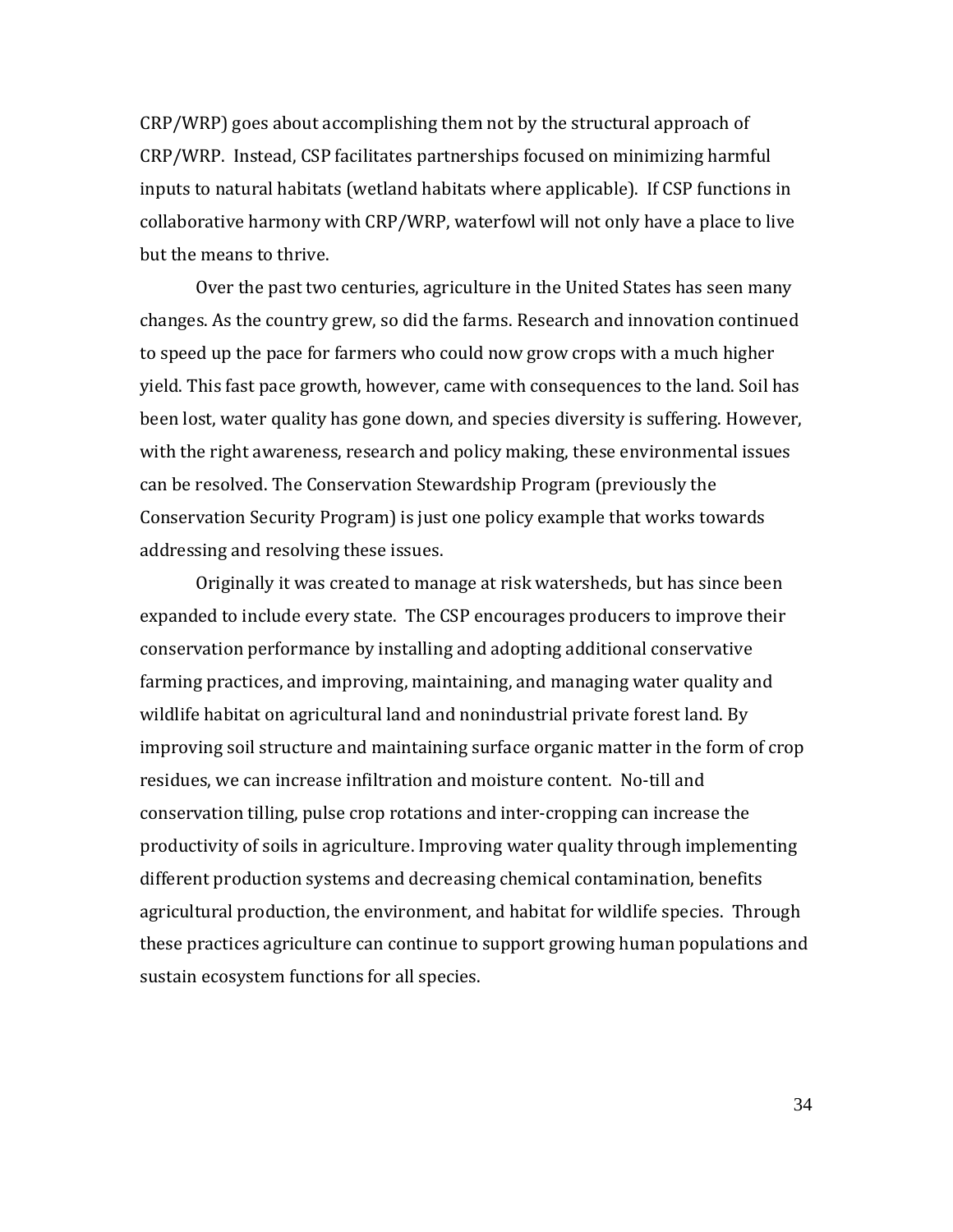- Aase, J. K. and G. M. Schaefer. 1996. Economics of tillage practices and spring wheat and barley crop sequences in the Northern Great Plains. Journal of Soil and Water Conservation. 51:167-170.
- Aizen, M. A., L. A.Garibaldi, S. A. Cunningham, and A. M. Klein. 2008. Long-term global trends in crop production reveal no current pollination shortage but increasing pollinator dependency. Current Biology 18: 1572-1575.
- Beauchamp, W. D., R. R. Koford, T. D. Nudds, R. G. Clark, and D. H. Johnson. 1996. Long-term declines in nest success of prairie ducks. Journal of Wildlife Management 60: 247-257.
- California Department of Fish and Game: Environmental Sciences Division. Glyphosate to aquatic organisms. Administrative Report 97-1.
- Conservation Reserve Program. United States Department of Agriculture Natural Resources Conservation Service.<http://www.nrcs.usda.gov/wps/portal/> nrcs/detail/national/technical/nra/ceap/?&cid=stelprdb1041269 (8 Nov. 2011).
- Conservation Stewardship Program. United States Department of Agriculture Natural Resources Conservation Service.<http://www.nrcs.usda.gov/wps/> portal/nrcs/main/national/programs/financial/csp. (8 Nov. 2011).
- Conservation Stewardship Program Fact Sheet. Aug. 2009. Using CSP on Your Farm. http://www.landstewardshipproject.org/pdf/CSP10.pdf. (13 Nov. 2011).
- Costanza, R. 1997. The value of the world's ecosystem services and natural capital. Nature 387:253-360.
- Costanza R., S.C. Farber and J. Maxwell. 1989. Valuation and management of wetland ecosystems. Ecological Economics 1:335-361.
- Cournane, F. C., R. W. McDowell, R. P. Littlejohn, D. J. Houlbrooke, and L. M. Condron. 2011. Is mechanical soil aeration a strategy to alleviate soil compaction and decrease phosphorus and suspended sediment losses from irrigated and rainfed cattle-grazed pastures? Soil Use and Management 27:376-384.
- Cowan, T. 2008. Conservation Security Program: Implementations and current issues. CRS Report for Congress. (20 Nov. 2011). www.nationalaglawcenter.org/assets/crs/RS21740.pdf.
- Dahl, T. E., and G. J. Allord. 1997. History of Wetlands in the Conterminous United States. http://water.usgs.gov/nwsum/WSP2425/hydrology.html. (16 Nov. 2011).
- Dellwa, D. Conservation Stewardship Program. Capstone Class. MT, Bozeman. (21 Nov. 2011). Lecture.
- Department of Agriculture. 2008. Commodity credit corporation, natural resources conservation service CSP, Federal Register 73:16246-16259.
- Ducks Unlimited. The 2007 Farm Bill & You. http://www.ducks.org/Conservation/FarmBill/157/2007FarmBill.html. (12 Nov. 2011).
- Environmental Contaminants Program. 25 Jan. 2011. U.S. Fish and Wildlife Service. U.S. Fish and Wildlife Service Home.<http://www.fws.gov/contaminants/> Issues/WaterQuality.cfm. (14 Nov. 2011).
- EPA. 2011. Basic information about glyphosate in drinking water: basic information about regulated drinking water contaminants.<http://water.epa.gov/drink/> contaminants/basicinformation/glyphosate.cf. (Oct. 2011).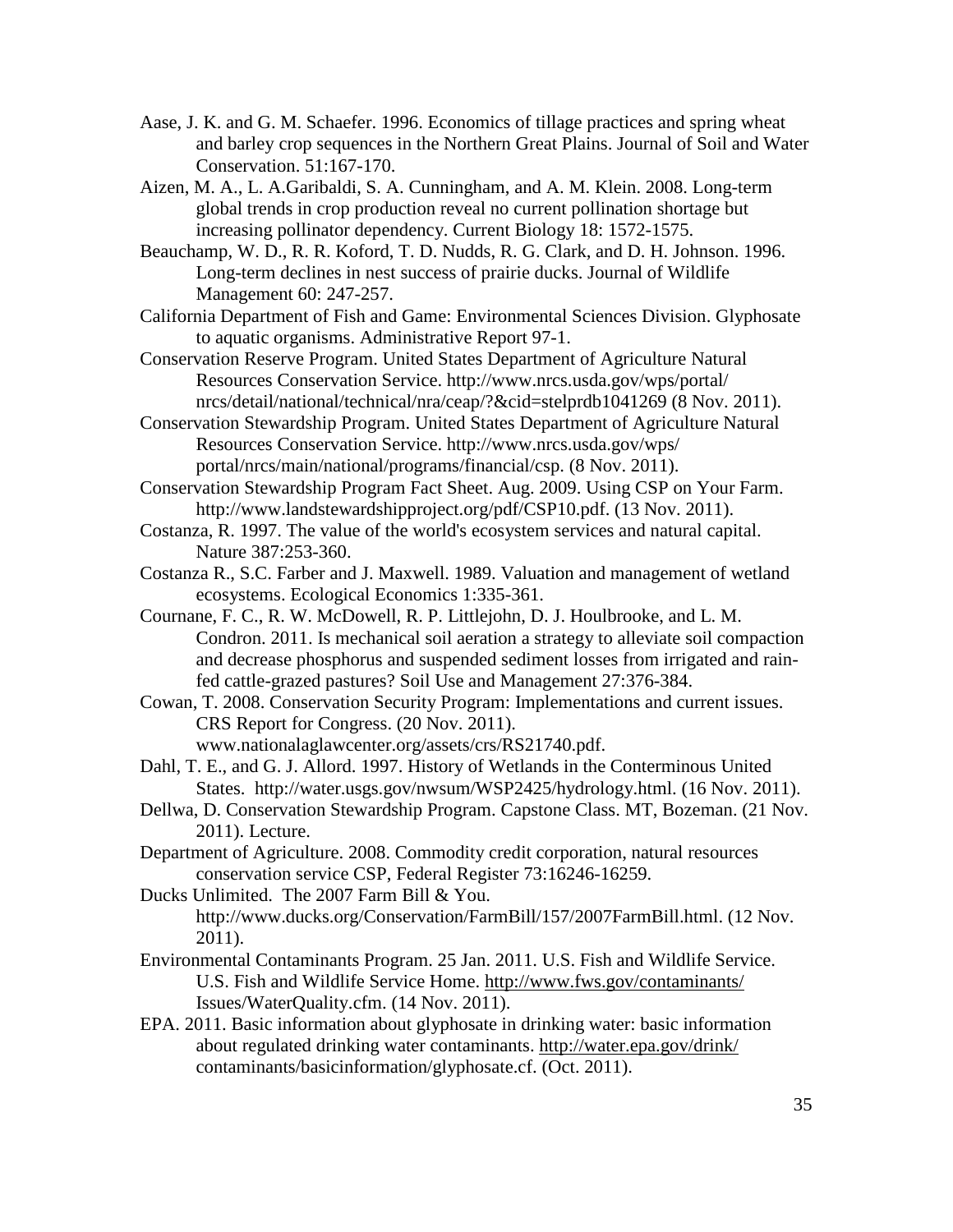- Farm Policy Facts News About Farm Policy.<http://www.farmpolicyfacts.org/> index.php/2009/02/the-not-so-farm-farm-bill/. (14 Nov. 2011).
- Ferris, J., and J. Siikamäk. 2009. Conservation reserve program and wetland reserve program: primary land retirement programs for promoting farmland conservation. Resources for The Future: RFF Backgrounder.
- Fixen, P. E. 2008. Perspective on current and future agricultural and environmental need for enhanced efficiency fertilizers. Crop Management. http://www.plantmanagementnetwork.org/pub/cm/symposium/enhanced/need. (14 Oct. 2011).
- Folmar, L.C., H.O. Sanders, A.M. Julin. 1979. Toxicity of the herbicide glyphosate and several of its formulations to fish and aquatic invertebrates. Archives of Environmental Contamination and Toxicology 8: 269-278.
- Food and Agriculture Organization of the United Nations: Water development and management unit. 2011. crop water information: wheat. http://www.fao.org/nr/water/cropinfo\_wheat.html. (Nov. 2011)
- Foodfight: The Citizen's Guide to a Food and Farm BIll. http://www.watershedmedia.org/foodfight\_overview.html. (14 Nov. 2011).
- Ganeshamurthy, A. 2009. Changes in soil following long-term cultivation of pulses. Journal of Agricultural Sciences 147. 699-706.
- Gallai, N., J. M.Salles, J. Settele, B. E. Vaissière. 2009. Economic valuation of the vulnerability of world agriculture confronted with pollinator decline. Ecological Economics 68: 810-821.
- Goulson, D. 2003. Conserving wild bees for crop pollination. Food, Agriculture  $\&$ Environment 1: 142-144.
- Granatstein, David. 1992. Dryland Farming in the Northwestern United States: A Nontechnical Overview. MISC0162, Washington State University Cooperative Extension, Pullman. 31 pp.
- Hartwig, N. L., and H. U. Ammon. 2002. Cover crops and living mulches. Weed Science 50: 688-699.
- Imhoff, D. 2007. Foodfight: The Citizen's Guide to a Food and Farm Bill. Watershed Media, Healdsburg, California. USA.
- Institute for Agriculture and Trade Policy. 2007. A Fair Farm Bill for America: A Series of Papers on the 2007 U.S. Farm Bill.
- Kaspar, T. C. 2008. Potential and limitations of cover crops, living mulches, and perennials to reduce nutrient losses to water sources from agricultural fields in the upper Mississippi river basin. American Society of Agricultural and Biological Engineers 10:127-148.
- Kearns, C. A., D.W. Inouye, and N. M. Waser. 1998. Endangered mutualisms: The conservation of plant-pollinator interactions. Annual Review of Ecology and Systematics 29: 83-112.
- Keeney, D. and L. Kemp. 2003. A new agricultural policy for the United States. Produced for the North Atlantic Treaty Organization Advanced Research Workshop on Biodiversity Conservation and Rural Sustainability, November 2002. The Institute for Agriculture and Trade Policy, Minneapolis, MN, and The Minnesota Project, St. Paul, MN.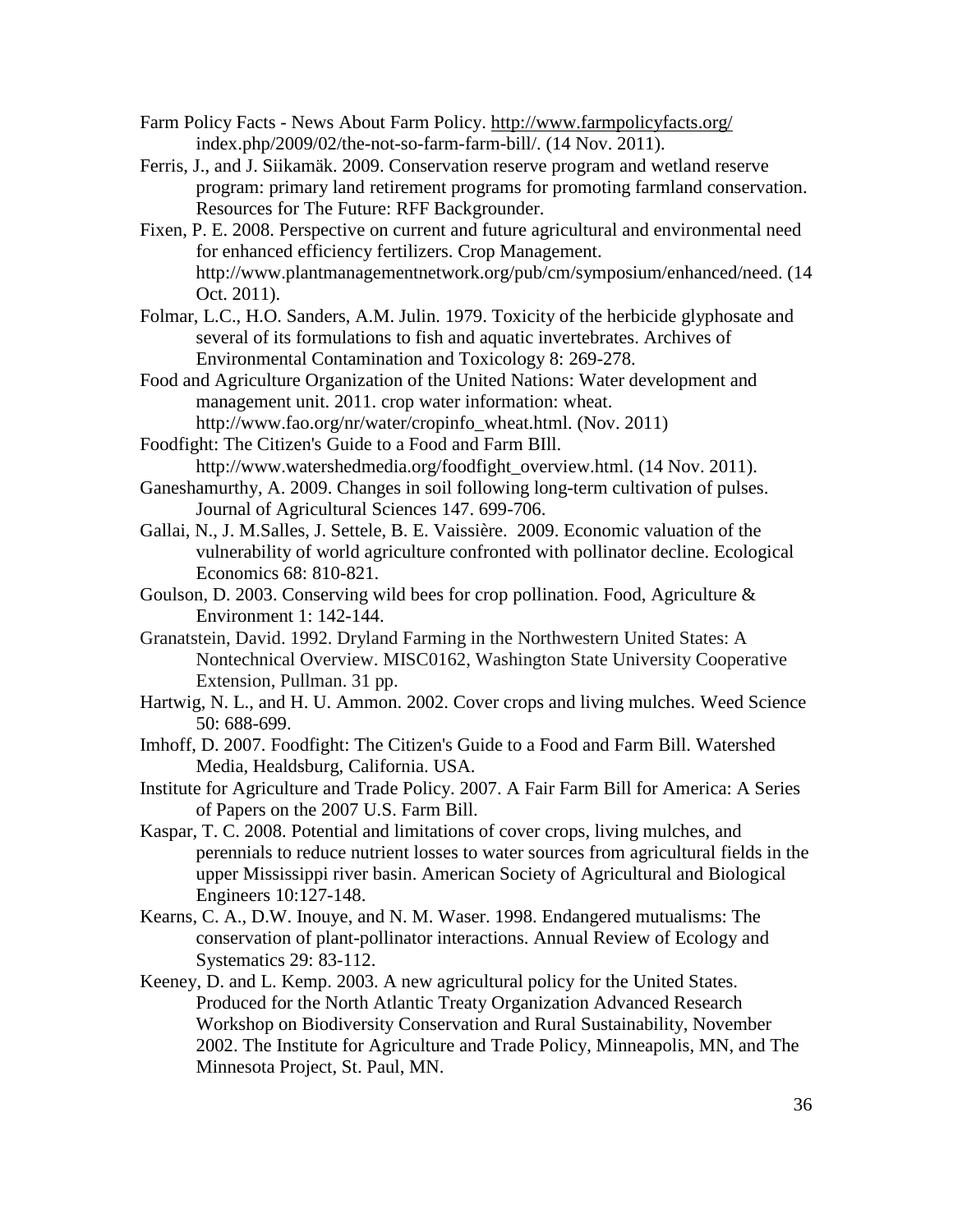- Kevan, P. G. 1999. Pollinators as bioindicators of the state of the environment: Species, activity and diversity. Agriculture, Ecosystems & Environment 74: 373-393.
- Kevan, P. G. and T. P. Phillips. 2001. The economic impacts of pollinator declines: an approach to assessing the consequences. Conservation Ecology 5: 8. URL: http://www.consecol.org/vol5/iss8/art8
- Kevan, P. G., E. A. Clark, and V. G. Thomas. 1990. Insect pollinators and sustainable agriculture. American journal of alternative agriculture 5: 13-22.
- Klein, A. M., B. E. Vaissière, J. H. Cane, I. Steffan-Dewenter, S. A. Cunningham, C. T. Kremen, and T. Scharntke. 2007. Importance of pollinators in changing landscapes for world crops. Proceedings of the Royal Society 274: 303-313.
- Lenssen, A., J. Waddell, G. Johnson, and G. Carlson. 2007. Diversified cropping systems in semiarid Montana: Nitrogen Use During Drought. Soil and Tillage Research 92:362-75.
- Lory, J., and S. Cromley. 2006. G9218 Managing nitrogen to protect water quality: University of Missouri Extension. University of Missouri Extension. http://extension.missouri.edu/p/G9218. (14 Nov. 2011).
- Losey, J. E., and M. Vaughan. 2006. The economic value of ecological services provided by insects. BioScience 56: 311-323.
- Montana Wheat and Barley Committee. (2006). The Basics of Wheat. http://www.mt.nrcs.gov/programs/csp/csp2011/csp\_mtattachments2011- 01.html#wql. (14 Nov. 2011).
- McVay, K., M. Burrows, F. Menalled, K. Wanner. (2010). Montana wheat production guide. Montana State University Extension Publication, EBO197. http://weedeco.msu.montana.edu/publications/agricultural.html. (Nov. 2011).
- Miller, P. R. 2001. Cropping sequence affects wheat productivity on the semiarid northern Great Plains. Canadian Journal of Plant Science. 82: 307-318.
- Min-Kyeong, K., K. Soon-Ik, J. Goo-Bok, and K. Min-Young. 2011. Phosphorus Losses from Agricultural Soils to Surface Waters in A Small Agricultural Watershed. Biosystems Engineering 109:10-14.
- Montana NRCS. 2011. Enhancement activity job sheets with Montana attachments. [http://www.mt.nrcs.usda.gov/programs/csp/csp2011/csp\\_mtattachments2011-](http://www.mt.nrcs.usda.gov/programs/csp/csp2011/csp_mtattachments2011-01.html) [01.html.](http://www.mt.nrcs.usda.gov/programs/csp/csp2011/csp_mtattachments2011-01.html) (Nov. 2011)
- Montgomery, D. 2007. Soil erosion and agriculture sustainablility. Procedings of the National Academy of Sciences of the U.S 104: 13268-13272.
- Morandin, L. A., and M. L. Winston. 2005. Wild bee abundance and seed production in conventional, organic, and genetically modified canola. Ecological Applications 15:871-881.
- MN-DNR. 2007. Vegetation buffer strips in agricultural areas. Minnesota Department of Natural Resources. [http://files.dnr.state.mn.us/p](http://files.dnr.state.mn.us/)ublications/ waters/buffer\_strips.pdf. (14 Nov. 2011).
- National Oceanic and Atmospheric Association. 2002. Monthly station normals of temperature, precipitation and heating and cooling degree days, Montana 1971- 2000. Climatology of The United States, 81. [www.ncdc.noaa.gov/oa/](http://www.ncdc.noaa.gov/oa/) documentlibrary/pdf/eis/clim20eis.pdf. (Nov. 2011).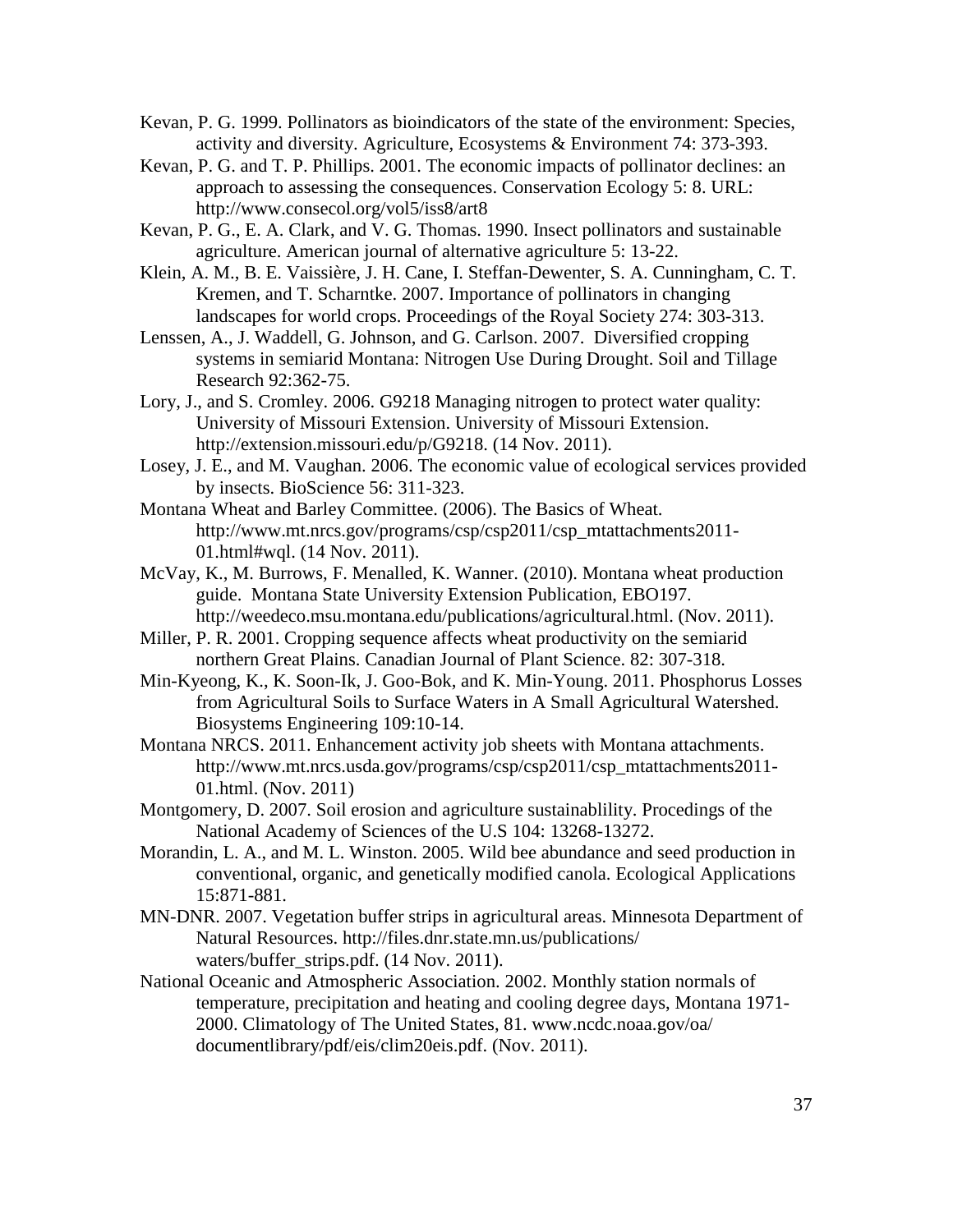- National Wildlife Federation. 2007. Hidden treasures: the conservation security program and wildlife. Sustainable Agriculture Coalition. www.iwla.org/ht/action/GetDocumentAction/i/935. (10 Nov. 2011).
- Nelson, K. A., Scharf, P. C., Bundy, L. G., and Tracy, P. 2008. Agricultural management of enhanced-efficiency fertilizers in the north-central United States. Online. Crop Management doi:10.1094/CM-2008-0730-03-RV.
- NRDC. 2011. Atrazine. http://www.nrdc.org/health/atrazine/. (Oct 2011).
- NRCS. Sept. 2011. Assessment of the effects of conservation practices on cultivated cropland in the Great Lakes Region. www.nrcs.usda.gov. (14 Nov. 2011).
- NRCS. Environmental Quality Incentives Program.<http://www.mt.nrcs.usda.gov/> programs/eqip/index.html. (8 Nov. 2011).
- NRCS. Conservation Measurment Tool Conservation Performance Scoring.
- NRCS. Conservation Stewardship Program Practice List. 2011 Ranking Period.
- NRCS. NRCS National Handbook of Conservation Practice: Critical Area Planting. [http://www.nrcs.usda.gov/Internet/FSE\\_DOCUMENTS/nrcs143\\_026475.pdf\(](http://www.nrcs.usda.gov/Internet/FSE_DOCUMENTS/nrcs143_026475.pdf)Nov . 2011)
- Patterson, Michael. Oct. 8, 2004. Glyphosate Analysis of Risks to Endangered and Threatened Salmon and Steelhead. [http://www.epa.gov/espp/l](http://www.epa.gov/espp/)itstatus/ effects/glyphosate-analysis.pdf. (14 Nov. 2011).
- Potts, S. G., Biesmeijer, J. C., Kremen, C., Neumann, P., Schweiger, O., and Kunin, W. E. 2010. Global pollinator declines: Trends, impacts and drivers. Trends in Ecology & Evolution 25: 345-353.
- Richard, S. 2005. Differential effects of glyphosate and roundup on human placental cells and aromatase. Environmental Health Perspectives 113:716-720.
- Sainju, U. L., A. C. TonThat, J. Jabro, R. Lartey, R. Evans, and B. Allan. 2010. Dryland residue and soil organic matter as influenced by tillage, crop rotation, and cultural practice. Plant Soil 338: 27-41.
- Sainju, U. L., A. C. TonThat, J. Waddell. 2006. Tillage and crop rotation effects on dryland soil and residue carbon and nitrogen. Soil Science Society of America Journal 70:668-678.
- Schilling, K. E., T.M. Isenhart, J.A. Palmer, C.F., and W. J. Spooner. 2011. Impacts of Land-Cover Change on Suspended Sediment Transport in Two Agricultural Watersheds. Journal of the American Water Resources Association 47:672-686.
- Schuette, J. 1998. The environmental fate of Glyphosate. Environmental Monitoring and Pest Management Department of Pesticide Regulation. [http://www.cdpr.ca.gov/docs/empm/pubs/fatememo/glyphos.pdf\)](http://www.cdpr.ca.gov/docs/empm/pubs/fatememo/glyphos.pdf)
- Seybold, J. H. 1999. Soil resilience: a fundamental component of soil quality. Soil Science 164: 224-234.
- Shamsabadi, H. A. 2008. Study of the effects of primary tillage practices, planting machines, and different seed densities on the yield of rain-fed wheat. Asian Journal of Plant Sciences 7:79-84.
- Shields, F.D. 2008. Effects of a regional channel stabalization project on suspended sediment yield. Journal of Soil and Water Conservation. 63: 59-61.